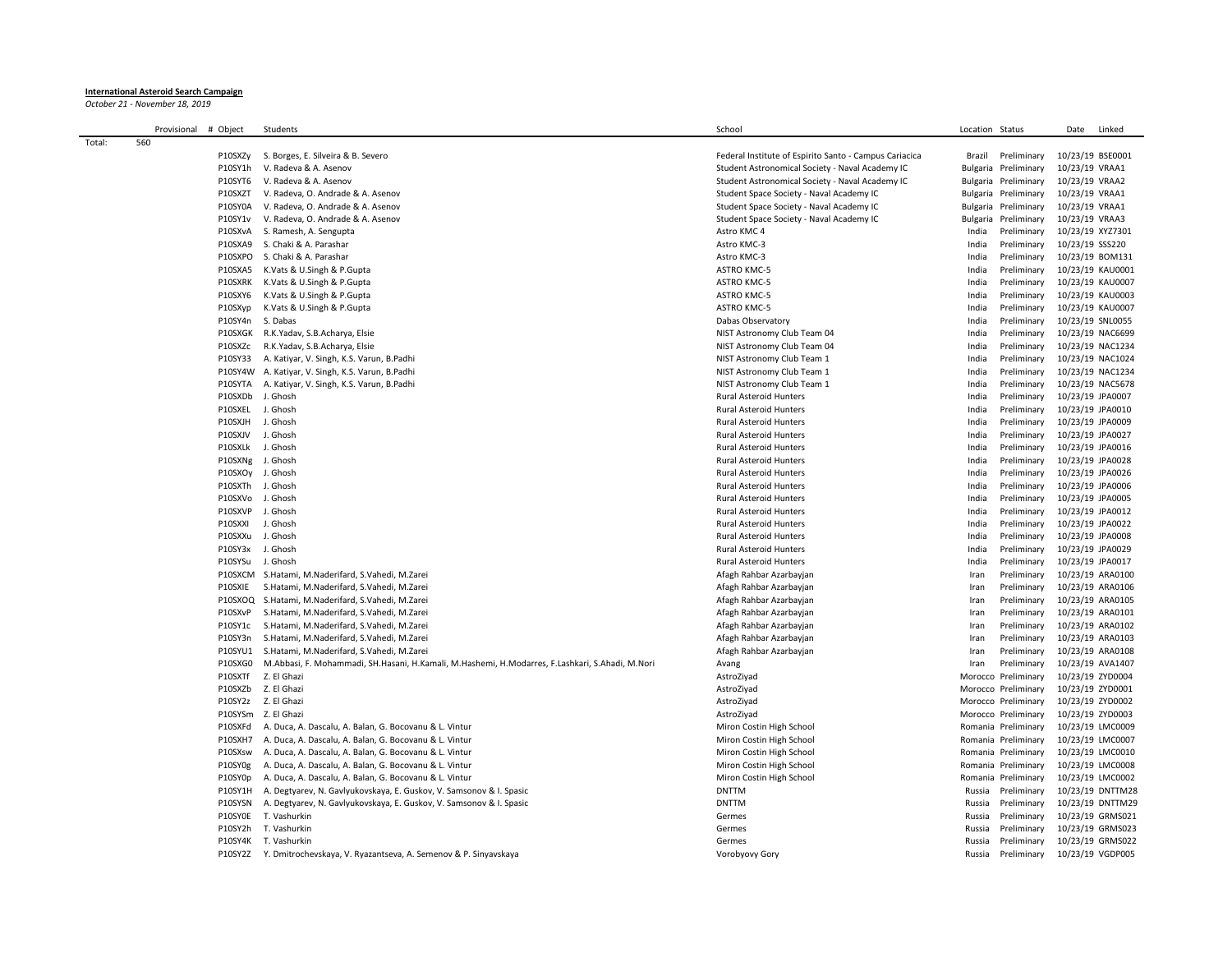P10SXth A. Dimas **Implementary 10/23/19 CAB0001** IES CAB **Spain Preliminary 10/23/19 CAB0001** P10SY4J H.Kaushan. 20/23/19 ATO0208 November 2012 12:3/19 AStronaut Lanka Sri Lanka Sri Lanka Preliminary 10/23/19 ATO0208 P10SXHw N. Niwarthana 2023/19 TDN0134 Change and Sri Lanka Preliminary 10/23/19 TDN0134 P10SXQ3 N. Niwarthana **Team Drakayz** Team Drakayz Sri Lanka Preliminary 10/23/19 TDN0130 P10SXQt N. Niwarthana 20/23/19 TDN0131 2012 10:00:00 Team Drakayz Team Drakayz Sri Lanka Preliminary 10/23/19 TDN0131 P10SXQV N. Niwarthana 20/23/19 TDN0132 2012 12:00 12:00 Team Drakayz Team Drakayz Sri Lanka Preliminary 10/23/19 TDN0132 P10SXSQ N. Niwarthana 2022/19 TDN0128 Particle is a material of the state of the state of the state of the state of the state of the state of the state of the state of the state of the state of the state of the state of th P10SXUA N. Niwarthana 2022/19 TDN0127 Cam Drakayz Team Drakayz Sri Lanka Preliminary 10/23/19 TDN0127 P10SXUP N. Niwarthana 2002/11/23/19 TDN0117 Cam Drakayz Team Drakayz Sri Lanka Preliminary 10/23/19 TDN0117 P10SXUw N. Niwarthana 2023/19 TDN0124 10/23/19 TON0124 P10SXVj N. Niwarthana 2023/19 TDN0123 2023/19 Team Drakayz Team Drakayz Sri Lanka Preliminary 10/23/19 TDN0123 P10SXWx N. Niwarthana **Team Drakayz** Team Drakayz Sri Lanka Preliminary 10/23/19 TDN0129 P10SXy0 N. Niwarthana 20/23/19 TDN0122 2012 12:00 12:00 Team Drakayz Team Drakayz Sri Lanka Preliminary 10/23/19 TDN0122 P10SXZa N. Niwarthana 20/23/19 TDN0121 2012 Sri Lanka Preliminary 10/23/19 TDN0121 P10SXzQ N. Niwarthana **Team Drakayz** Team Drakayz Sri Lanka Preliminary 10/23/19 TDN0118 P10SXZR N. Niwarthana **Team Drakayz** Team Drakayz Sri Lanka Preliminary 10/23/19 TDN0119 P10SY2Q A.A.M.Deshappriya **Team Ositis Sri Lanka Preliminary 10/23/19 OSR0010** Team Osiris Sri Lanka Preliminary 10/23/19 OSR0010 P10SYTE A.A.M.Deshappriya **Team Ositis Sri Lanka Preliminary 10/23/19 OSR0001** Team Osiris Sri Lanka Preliminary 10/23/19 OSR0001 P10SYTc A. Akyuz, A. U. Hamzaogullari, A. Ozaydin, G. Gultekin, Y. Eren Western Turkey Preliminary 10/23/19 BLSM080 P10SXYq H. Will **Friends' Central School** Friends' Central School **Friends' Central School** USA Preliminary 10/23/19 FCS6001 P10SXEd E. Xu, A. Klein JHU SEDS USA Preliminary 10/23/19 JHU0103 P10SXRx E. Xu, A. Klein **Production Contract Contract Contract Contract Contract Contract Contract Contract Contract Contract Contract Contract Contract Contract Contract Contract Contract Contract Contract Contract Contra** P10SXBR J. Castaneda & J. Bray-Ali **Magnetic and Strategies and Strategies** Mt. San Antonio College Mt. San Antonio College USA Preliminary 10/23/19 MSC0007 P10SXFE J. Castaneda & J. Bray-Ali **Magnetic and Strategies and Strategies** Mt. San Antonio College Mt. San Antonio College USA Preliminary 10/23/19 MSC0006 P10SXIM J. Castaneda & J. Bray-Ali **Material College** Mt. San Antonio College College College USA Preliminary 10/23/19 MSC0009 P10SXJ0 J. Castaneda & J. Bray-Ali **Material College** Mt. San Antonio College College USA Preliminary 10/23/19 MSC0010 P10SXRW J. Castaneda & J. Bray-Ali **Material College** Mt. San Antonio College College USA Preliminary 10/23/19 MSC0002 P10SXsY J. Castaneda & J. Bray-Ali **Material College** Mt. San Antonio College College USA Preliminary 10/23/19 MSC0005 P10SXUV J. Castaneda & J. Bray-Ali **Magazine and Antonio College** Mt. San Antonio College College USA Preliminary 10/23/19 MSC0001 P10SY4s J. Castaneda & J. Bray-Ali **Magnetic and Strategies and Strategies** Mt. San Antonio College Mt. San Antonio College USA Preliminary 10/23/19 MSC0019 P10SYTB J. Castaneda & J. Bray-Ali **Magnetic College** Mt. San Antonio College College USA Preliminary 10/23/19 MSC0017 P10SXSH D. Crowson, M. Henrichs, R. Owens Space Rock Hounds Space Rock Hounds Space Rock Hounds USA Preliminary 10/23/19 SRH0256 P10SY4Q D. Crowson, M. Henrichs, R. Owens Space Rock Hounds Space Rock Hounds Space Rock Hounds USA Preliminary 10/23/19 SRH0252 P10SXMI C. Sandberg & N. Werner examples the state of the state of the Maynflete Maynflete Companies are the USA Preliminary 10/23/19 WAY0004 P10SXsZ C. Sandberg & N. Werner Waynflete USA Preliminary 10/23/19 WAY0001 P10SXYh S. Aronson & S. Levy examples and the state of the State Waynflete Maynflete Maynflete Communication of the USA Preliminary 10/23/19 WAY0003 P10SY0m A. Akers, J. Havelaar, & V. Geldenhuys Waynes Waynes Maynes Waynflete Waynes Waynes Waynes Waynes Waynes Waynes Waynes Waynes Waynes Waynes Waynes Waynes Waynes Waynes Waynes Waynes Waynes Waynes Waynes Waynes Wayn P10SYOw A. Akers, J. Havelaar, & V. Geldenhuys Wayntown Maynes Waynflete Maynes Waynflete Waynflete Maynes Maynes USA Preliminary 10/23/19 WAY0002 P10T5v7 L. Amorim, M. Santos & M. Soella Federal Institute of Espirito Santo - Campus Cariacica Brazil Preliminary 10/24/19 LSD0001 P10T5vD L. Amorim, M. Santos & M. Soella Federal Institute of Espirito Santo - Campus Cariacica Federal Institute of Espirito Santo - Campus Cariacica Brazil Preliminary 10/24/19 MST0001 P10T557 R.Bordalo & F.Bordalo Carage Team STEM Family Carage Team STEM Family Carage Team STEM Family Carage Team STEM Family Brazil Preliminary 10/24/19 FEB0021 P10T4dB V. Radeva & A. Asenov Student Astronomical Society - Naval Academy IC Bulgaria Preliminary 10/24/19 VRAA1 P10T5a0 V. Radeva, O. Andrade & A. Asenov Student Space Society - Naval Academy IC Bulgaria Preliminary 10/24/19 VRAA1 P10T5gY V. Radeva, O. Andrade & A. Asenov Student Space Society - Naval Academy IC Bulgaria Preliminary 10/24/19 VRAA1 P10T5kT V. Radeva, O. Andrade & A. Asenov Student Space Society - Naval Academy IC Bulgaria Preliminary 10/24/19 VRAA1 P10T5pX V. Radeva, O. Andrade & A. Asenov Student Space Society - Naval Academy IC Bulgaria Preliminary 10/24/19 VRAA1 P10T5hR Y. Ogmen & A. Kazma <br>Philosophy Astro Cypriots - Bekirpasa Lycee Cypriots - Bekirpasa Lycee Cyprus Preliminary 10/24/19 BPL0313 P10T5kX Y. Ogmen & A. Kazma <br>P10T5kX Y. Ogmen & A. Kazma Astro Cypriots - Bekirpasa Lycee Cypriots - Bekirpasa Lycee Cyprus Preliminary 10/24/19 BPL0312 P10T5m1 Y. Ogmen & . I. Kulpcu Cypriots - Bekirpasa Lycee Cypriots - Bekirpasa Lycee Cyprus Preliminary 10/24/19 BPL0308 P10T5mb Y. Ogmen & . I. Kulpcu Cypriots - Religion Cypriots - Bekirpasa Lycee Cypriots - Bekirpasa Lycee Cyprus Preliminary 10/24/19 BPL0307 P10T5s9 Y. Ogmen & A. Kazma **Astro Cypriots - Bekirpasa Lycee** Cypriots - Bekirpasa Lycee Cyprus Preliminary 10/24/19 BPL0314 P10T4DD S. Ramesh, A. Sengupta Astro KMC-4 Astro KMC-4 Astro KMC-4 India Preliminary 10/24/19 ASG6501 P10T4F8 S. Ramesh, A. Sengupta Astro KMC-4 Astro KMC-4 Astro KMC-4 India Preliminary 10/24/19 ASG6502 P10T5mG P. Mahajani 20/24/19 MWC0004 Philkyway Citizens Milkyway Citizens Milkyway Citizens and a Preliminary 10/24/19 MWC0004 P10T5CA A. Katiyar, V. Sing, K.S. Varun, B. Padhi NIST Astronomy Club Team 1 India Preliminary 10/24/19 NAC5555 P10T5DG A. Katiyar, v. Sing, K.S. Varun, B. Padhi NACOOO et al. Nachi Nister Astronomy Club Team 1 and a media Preliminary 10/24/19 NACOOOO P10T4Le J. Ghosh Rural Asteroid Hunters India Preliminary 10/24/19 JPA0037 P10T4mI J. Ghosh **Rural Asteroid Hunters** Rural Asteroid Hunters **Rural Asteroid Hunters** India Preliminary 10/24/19 JPA0031 P10T4Oo J. Ghosh Rural Asteroid Hunters India Preliminary 10/24/19 JPA0039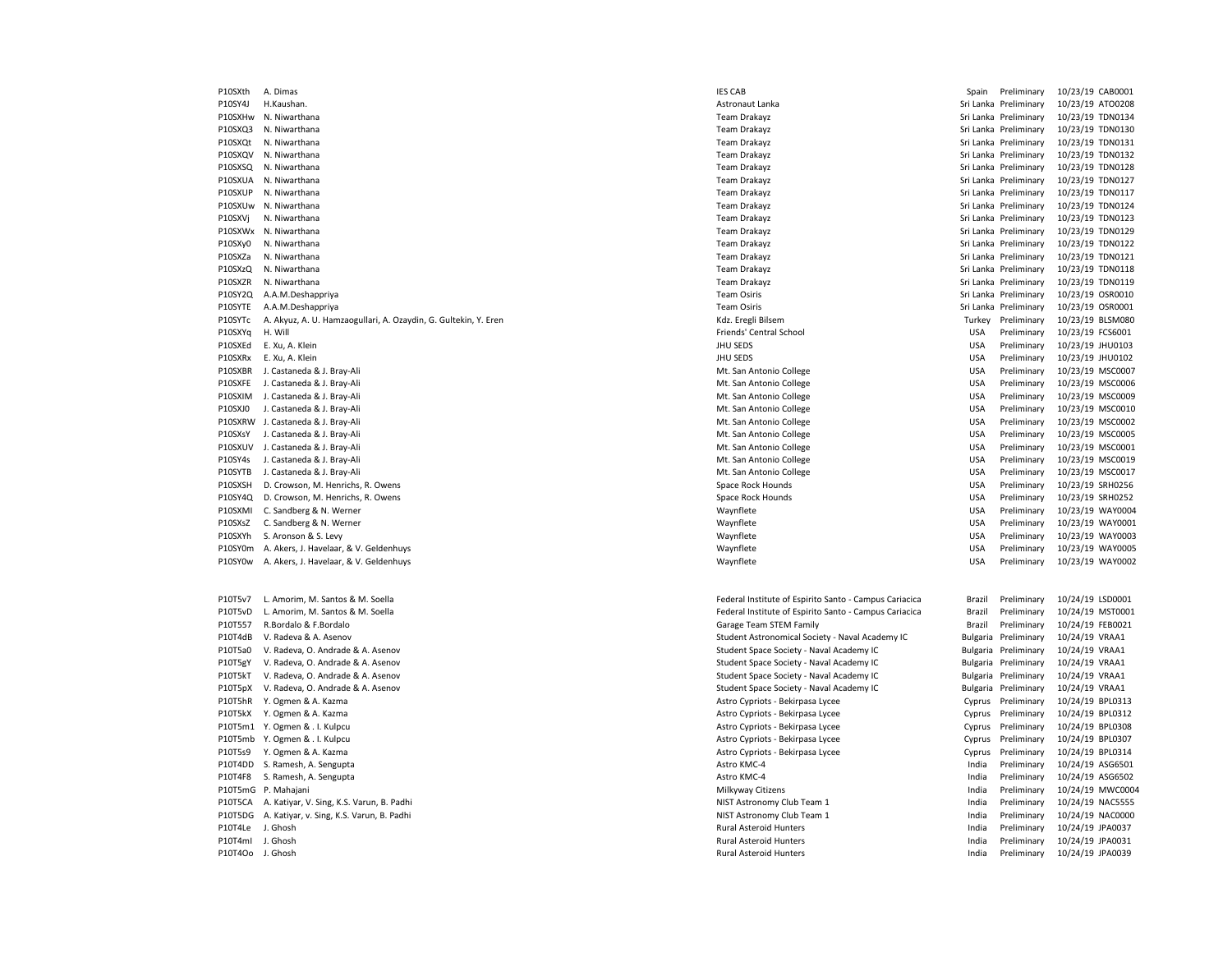| P10T4qD          | J. Ghosh                                                                                        |
|------------------|-------------------------------------------------------------------------------------------------|
| P10T4Wh J. Ghosh |                                                                                                 |
| P10T52J          | J. Ghosh                                                                                        |
| P10T5j1          | J. Ghosh                                                                                        |
| P10T4D5          | S.Hatami, M.Naderifard, S.Vahedi, M.Zarei                                                       |
| P10T4jn          | S.Hatami, M.Naderifard, S.Vahedi, M.Zarei                                                       |
| P10T4R6          | S.Hatami, M.Naderifard, S.Vahedi, M.Zarei                                                       |
| P10T4vs          | S.Hatami, M.Naderifard, S.Vahedi, M.Zarei                                                       |
| P10T4wG          | S.Hatami, M.Naderifard, S.Vahedi, M.Zarei                                                       |
|                  | S.Hatami, M.Naderifard, S.Vahedi, M.Zarei                                                       |
| P10T5Cg          |                                                                                                 |
| P10T4Kq          | M.Abbasi, F. Mohammadi, SH.Hasani, H.Kamali, M.Hashemi, H.Modarres, F.Lashkari, S.Ahadi, M.Nori |
| P10T4pP          | M.Abbasi, F. Mohammadi, SH.Hasani, H.Kamali, M.Hashemi, H.Modarres, F.Lashkari, S.Ahadi, M.Nori |
| P10T4qn          | M.Abbasi, F. Mohammadi, SH.Hasani, H.Kamali, M.Hashemi, H.Modarres, F.Lashkari, S.Ahadi, M.Nori |
| P10T4TT          | M.Abbasi, F. Mohammadi, SH.Hasani, H.Kamali, M.Hashemi, H.Modarres, F.Lashkari, S.Ahadi, M.Nori |
| P10T5Er          | M.Abbasi, F. Mohammadi, SH.Hasani, H.Kamali, M.Hashemi, H.Modarres, F.Lashkari, S.Ahadi, M.Nori |
| P10T59r          | Z. El Ghazi                                                                                     |
|                  | P10T5BQ Z. El Ghazi                                                                             |
|                  | P10T5om Z. El Ghazi                                                                             |
| P10T52u          | D. Denisenko                                                                                    |
| P10T5hz          | D. Denisenko                                                                                    |
| P10T5uq          | D. Denisenko                                                                                    |
| P10T5zG          | D. Denisenko                                                                                    |
| P10T53y          | A. Zhiltsov                                                                                     |
| P10T55u          | A. Zhiltsov                                                                                     |
| P10T5Cc          | I. Denisenko & A. Zhiltsov                                                                      |
| P10T5Ck          | I. Denisenko & A. Zhiltsov                                                                      |
| P10T5Dv          | A. Zhiltsov                                                                                     |
| P10T5k6          | A. Zhiltsov                                                                                     |
| P10T4jj          | E. Makushinskiy                                                                                 |
| P10T54R          | E. Makushinskiy                                                                                 |
| P10T5dc          | S. Abdoldin & M. Exuzyan                                                                        |
| P10T5Ed          | S. Abdoldin                                                                                     |
| P10T592          | A. Dimas                                                                                        |
| P10T5dV          | A. Dimas                                                                                        |
| P10T5m3          | A. Dimas                                                                                        |
| P10T5oG          | A. Dimas                                                                                        |
| P10T4dN          | H.Kaushan.                                                                                      |
| P10T4dv          | H.Kaushan.                                                                                      |
| P10T4n0          | H.Kaushan.                                                                                      |
| P10T4XR          | H.Kaushan.                                                                                      |
| P10T5Ag          | H.Kaushan.                                                                                      |
| P10T5bg          | H.Kaushan.                                                                                      |
| P10T5yF          | H.Kaushan.                                                                                      |
| P10T5yt          | H.Kaushan.                                                                                      |
| P10T4DF          | N. Niwarthana                                                                                   |
| P10T4Wv          | N. Niwarthana                                                                                   |
| P10T59h          | N. Niwarthana                                                                                   |
| P10T5II          | N. Niwarthana                                                                                   |
|                  |                                                                                                 |
| P10T5mC          | N. Niwarthana                                                                                   |
| P10T5pl          | A.A.M.Deshappriya                                                                               |
| P10T5sZ          | A.A.M.Deshappriya                                                                               |
| P10T5uu          | A.A.M.Deshappriya                                                                               |
| P10T4Q6          | A. Akyuz, A. U. Hamzaogullari. A. Ozaydin, G. Gultekin, Y. Eren                                 |
| P10T56z          | A. Akyuz, A. U. Hamzaogullari, A. Ozaydin, G. Gultekin, Y. Eren                                 |
| P10T5D4          | A. Akyuz, A. U. Hamzaogullari, A. Ozaydin, G. Gultekin, Y. Eren                                 |
| P10T5iU          | A. Akyuz, A. U. Hamzaogullari. A. Ozaydin, G. Gultekin, Y. Eren                                 |
| P10T5q6          | A. Akyuz, A. U. Hamzaogullari, A. Ozaydin, G. Gultekin, Y. Eren                                 |
| P10T4C1          | H. Choi                                                                                         |
| P10T4Oa          | H. Choi                                                                                         |
| P10T4te          | H. Choi                                                                                         |
| P10T4ZQ          | H. Choi                                                                                         |

Philom Black Rural Asteroid Hunters **India Preliminary 10/24/19 JPA0040** 

Philom Black Rural Asteroid Hunters **India Preliminary 10/24/19 JPA0038** Paral Asteroid Hunters and The Library 10th Rural Asteroid Hunters India Preliminary 10/24/19 JPA0030 P10T5j1 J. Ghosh Rural Asteroid Hunters India Preliminary 10/24/19 JPA0037 Afagh Rahbar Azarbayjan **M.N.Naderifary Afagh Rahbar Azarbayjan** Iran Preliminary 10/24/19 ARA0007 Afagh Rahbar Azarbayjan **M.N.Naderifard, S.Vahedi, M.N.Zarei Afagh Afagh Rahbar Azarbayjan Iran Iran Preliminary 10/24/19 ARA0001** P10T4R6 S.Hatami, M.Naderifard, S.Vahedi, M.Zarei Afagh Rahbar Azarbayjan Iran Preliminary 10/24/19 ARA0004 P10T4vs S.Hatami, M.Naderifard, S.Vahedi, M.Zarei Afagh Rahbar Azarbayjan Iran Preliminary 10/24/19 ARA0005 P10T4wG S.Hatami, M.Naderifard, S.Vahedi, M.Zarei Afagh Rahbar Azarbayjan Iran Preliminary 10/24/19 ARA0000 Afagh Rahbar Azarbayjan **M.N.Naderifard, S.Vahedi, M.N.Zarei Afagh Afagh Afagh Afagh Arabar Azarbay**jan Iran Preliminary 10/24/19 ARA0003 Philam Madison M.Abbasi, F. Mohammadi, S.A.Hashemi, H.A.Hashkari, S.A.Hashkari, M.Hashemi, S.A.Hashkari, S.A.H Philamphadi, F. Mohammadi, S.A.Hashemi, S.A.Hashemi, S.A.Hashkari, S.A.Hashemi, M.Hashemi, S.A.Hashkari, S.A.H Philadelphia, F. Mohammadi, S.A.Hashemi, H.A.Hashemi, H.A.Hashemi, H.A.Hashemi, H.A.Hashemi, S.A.Hashemi, S.A. Philam M.Abbasi, F. Mohammadi, S.A.Hashemi, H.A.Hashemi, H.A.Hashkari, S.A.Hashemi, T.A.Hashemi, S.A.Hashemi, S.A.Hashemi, S.A.Hashemi, S.A.Hashemi, S.A.Hashemi, S.A.Hashemi, S.A.Hashemi, S.A.Hashemi, S.A.Hashemi, S.A.Hash Philammadi, F. Mohammadi, F. Mohammadi, P. Mohammadi, P. Mohammadi, M.A.Hashkari, S.A.Hashkari, S.A.Hashkari, S.A.Hashkari, S.A.Hashkari, S.A.Hashkari, S.A.Hashkari, S.A.Hashkari, S.A.Hashkari, S.A.Hashkari, S.A.Hashkari, AstroZiyad **P10T59r 2. El Contracto AstroZiyad** Morocco Preliminary 10/24/19 ZYD0005 AstroZiyad **P10T5BQ 2. El Ghazi AstroZiyad** Morocco Preliminary 10/24/19 ZYD0006 AstroZiyad **P10T5om Z. El Ghazi AstroZiyad** Morocco Preliminary 10/24/19 ZYD0008 P210T12U DNTTM DNTTM Russia Preliminary 10/24/19 DNTTM50 P210T1. DNTTM DNTTM DNTTM Russia Preliminary 10/24/19 DNTTM49 PHITTM DNTTM DNTTM DNTTM53 DNTTM DNTTM DENISER DENISIA PRELIMINATION DENISIA PREliminary 10/24/19 DNTTM54 Germes **Contact Contact Contact Contact Contact Contact Contact Contact Contact Contact Contact Contact Contact Contact Contact Contact Contact Contact Contact Contact Contact Contact Contact Contact Contact Contact Contac** Germes **Contact A. International Contact A. Children** Russia Preliminary 10/24/19 GRMS025 P10T5Cc I. Denisenko & A. Zhiltsov Germes Russia Preliminary 10/24/19 GRMS029 P210T6Ck I. Denise Branch Christian Bussia Preliminary 10/24/19 GRMS030 Germes **Contact A. Children Contact A. Children** Russia Preliminary 10/24/19 GRMS028 P10T5k6 A. Zhiltsov Germes Russia Preliminary 10/24/19 GRMS027 P10T4jj E. Makushinskiy Vorobyovy Gory Russia Preliminary 10/24/19 VGDP027 P10T54R E. Makushinskiy Vorobyovy Gory Russia Preliminary 10/24/19 VGDP029 Vorobyovy Gory **Philodina Abdoldin & M. Expanding S. Abdoldin & Russia** Preliminary 10/24/19 VGDP033 P10T5Ed S. Abdoldin Vorobyovy Gory Russia Preliminary 10/24/19 VGDP030 P20T112 A. Dimas IES CAB Spain Preliminary 10/24/19 CAB0006 P20T10CAB Spain Preliminary 10/24/19 CAB0011 IES CAB **Participal CAB** Spain Preliminary 10/24/19 CAB0008 IES CAB Spain Preliminary 10/24/19 CAB0007 Astronaut Lanka **Participate State Controller State Controller State State State State Controller State Controller** Philometrical Lanka Sri Lanka Preliminary 10/24/19 ATO0241 Astronaut Lanka **Participate State Control Control** Sri Lanka Preliminary 10/24/19 ATO0229 Astronaut Lanka **Philometra Community** Sri Lanka Preliminary 10/24/19 ATO0226 Astronaut Lanka **Participate State Control** Sri Lanka Preliminary 10/24/19 ATO0247 Philometric Lanka Sri Lanka Preliminary 10/24/19 ATO0225 Astronaut Lanka **P10T5yF H.Kaushan. Astronaut Lanka** Sri Lanka Preliminary 10/24/19 ATO0230 Astronaut Lanka **P10T5yt Handels Astronaut Lanka** Sri Lanka Preliminary 10/24/19 ATO0250 Team Drakayz **Philode 20th Care Accepts A. Night A. Air Strigger A. Air Sri Lanka Preliminary 10/24/19 TDN0139** Team Drakayz **N. Niwarthana Team Drakayz** Sri Lanka Preliminary 10/24/19 TDN0136 Philom Drakayz **Philom Native A. Niwarthana Team Drakayz** Sri Lanka Preliminary 10/24/19 TDN0137 Philom Drakayz **Philom Communist Communist Communist Communist Communist Communist Communist Communist Communist Communist Communist Communist Communist Communist Communist Communist Communist Communist Communist Communist** P10T5mC N. Niwarthana Team Drakayz Sri Lanka Preliminary 10/24/19 TDN0138 Philod B.A. M.A.M.Deshipped A.A.M.Deshipped A.A.M.Deshipped A.A.M.Deshipped A.A.M.Deshipped A.A.M.Deshipped A. Philode Team Osiris **Ca.A.** Campion Sri Lanka Preliminary 10/24/19 OSR0015 Philod Team Osiris **P10T5uu A.A.M.Deshappriya Team Osiris Sri Lanka Preliminary 10/24/19 OSR0014** P10T4Q6 A. Akyuz, A. U. Hamzaogullari. A. Ozaydin, G. Gultekin, Y. Eren Kdz. Eregli Bilsem Turkey Preliminary 10/24/19 BLSM041 P10T56z A. Akyuz, A. U. Hamzaogullari, A. Ozaydin, G. Gultekin, Y. Eren Kdz. Eregli Bilsem Turkey Preliminary 10/24/19 BLSM025 P10T5D4 A. Akyuz, A. U. Hamzaogullari, A. Ozaydin, G. Gultekin, Y. Eren Kdz. Eregli Bilsem Turkey Preliminary 10/24/19 BLSM020 Rdz. Eregli Bilsem a. Caren Later Caren Caren Caren Caren Turkey Preliminary 10/24/19 BLSM040 P10T5q6 A. Akyuz, A. U. Hamzaogullari, A. Ozaydin, G. Gultekin, Y. Eren Kdz. Eregli Bilsem Turkey Preliminary 10/24/19 BLSM021 Priends' Central School **Friends'** Central School **Friends' Central School School ECS6005** Priends' Central School **Friends'** Central School **N. Choice Communist Communist Communist Communist Communist Communist Communist Communist Communist Communist Communist Communist Communist Communist Communist Communist C** Post Herical School Choice H. Choice H. Choice H. Choice H. Choice H. Choice H. Choice H. Choice H. Choice H. Choice H. Choice H. Choice H. Choice H. Choice H. Choice H. Choice H. Choice H. Choice H. Choice H. Choice H. Ch Priends' Central School 2002 10T4 May 2004 10th USA Preliminary 20/24/19 FCS6002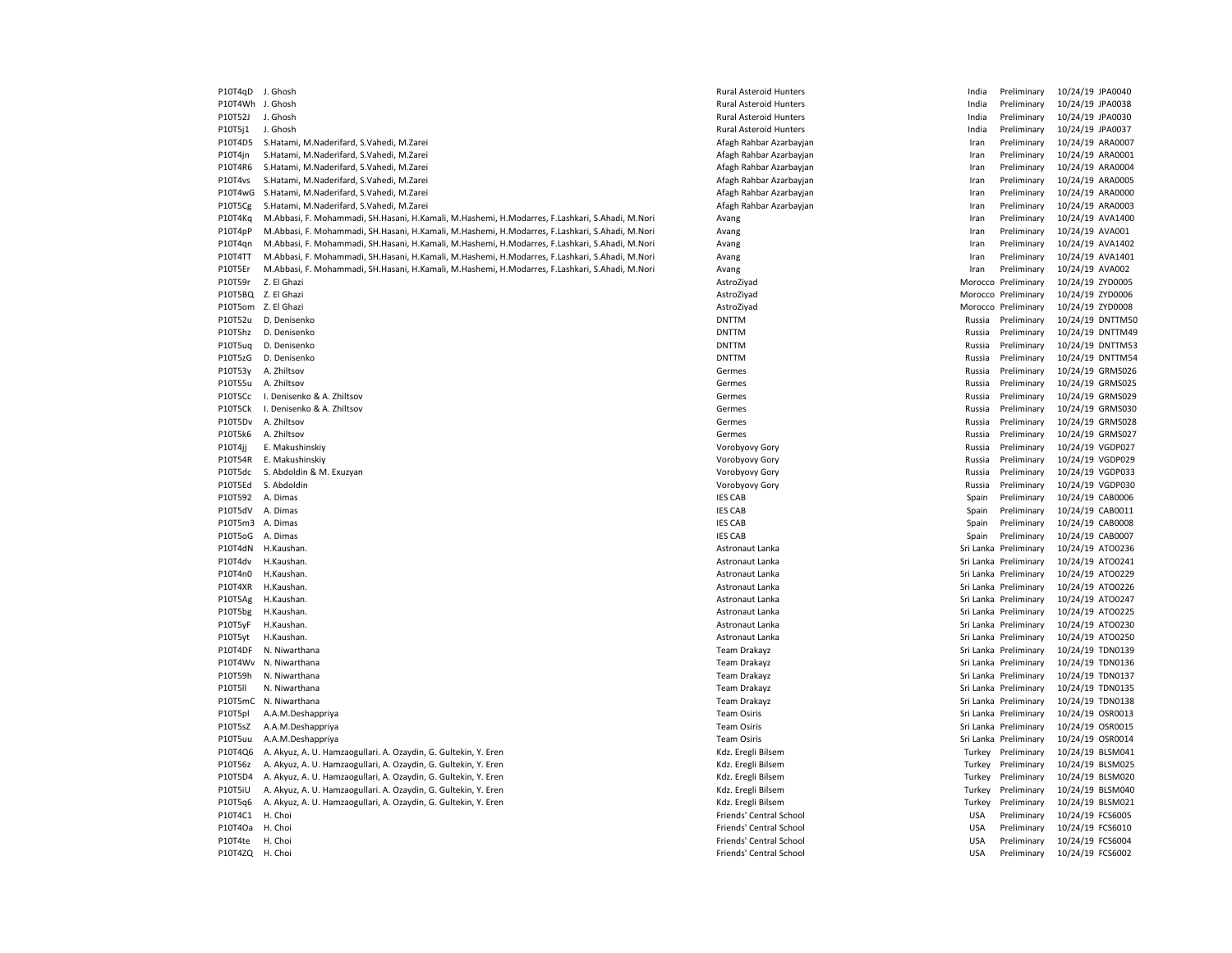P10T507 H. Choi **Friends' Central School Friends' Central School** USA Preliminary 10/24/19 FCS6003 P10T5CS H. Will **Friends' Central School** Friends' Central School **Friends' Central School** USA Preliminary 10/24/19 FCS6006 P10T5tk H. Choi **Friends' Central School Friends' Central School** USA Preliminary 10/24/19 FCS6007 P10T5xk H. Will **Friends' Central School** Friends' Central School **Friends' Central School USA Preliminary 10/24/19 FCS6011** P10T4V4 S. Horrigan, A. Klein No. 2012 19:30 No. 2012 11:30 No. 2012 11:30 No. 2013 11:30 No. 2013 11:30 No. 2013 11:30 No. 2013 11:30 No. 2013 11:30 No. 2013 11:30 No. 2013 11:30 No. 2013 11:30 No. 2013 11:30 No. 2013 12: P10T5iW E. Xu, A. Klein 20/24/19 JHU0101 NUGLE 2012 ALL 2013 NUGLE 2013 AND SEDS USA Preliminary 10/24/19 JHU0101 P10T5no S. Horrigan, A. Klein JHU SEDS USA Preliminary 10/24/19 JHU0105 P10T4Mk J. Castaneda & J. Bray-Ali **Material College** Mt. San Antonio College College USA Preliminary 10/24/19 MSC0023 P10T4Qp J. Castaneda & J. Bray-Ali **Materia and Antionio College** Mt. San Antonio College USA Preliminary 10/24/19 MSC0021 P10T4sI J. Castaneda & J. Bray-Ali **Materia and Anti-Accepts and Anti-Accepts** Material College Material DSA Preliminary 10/24/19 MSC0027 P10T4ub J. Castaneda & J. Bray-Ali **Materia and Anti-America** College Mt. San Antonio College USA Preliminary 10/24/19 MSC0028 P10T4wd J. Castaneda & J. Bray-Ali **Magnetic College** Mt. San Antonio College College USA Preliminary 10/24/19 MSC0026 P10T5ss J. Castaneda & J. Bray-Ali **Magnetic College** Mt. San Antonio College College USA Preliminary 10/24/19 MSC0025 P10T5yO J. Castaneda & J. Bray-Ali **Magnetic and Strategies and Strategies** Mt. San Antonio College Mt. San Antonio College USA Preliminary 10/24/19 MSC0022 P10T56Q D. Crowson, M. Henrichs, R. Owens Space Rock Hounds Space Rock Hounds Space Rock Hounds USA Preliminary 10/24/19 SRH0259 P10T5bA D. Crowson, M. Henrichs, R. Owens Space Rock Hounds Space Rock Hounds Space Rock Hounds USA Preliminary 10/24/19 SRH0260 P10T56p S. Dietz, S. Grant The Walker School USA Preliminary 10/24/19 TWS0003 P10T56x T. Yang, A. Kurbay The Walker School The Walker School The Walker School Changer and The Walker School USA Preliminary 10/24/19 TWS0002 P10T5iC A. Klass, A. Smith, C. Cranfil Samuel Mater School The Walker School The Walker School Communications and Mater School USA Preliminary 10/24/19 TWS0004 P10T5q1 S. Resmondo, W. Bozeman Material Company of the Walker School The Walker School The Walker School Company 10/24/19 TWS0005 P10T52F A. Aleshire & O. Burdick Waynout Communication of the USA Preliminary 10/24/19 WAY0006 P10T59A O. Burdick & A. Aleshire examples the Maynes of the Maynes of Maynes of Maynes and Maynes of Maynes of Maynes of Maynes and Maynes of Maynes of Maynes of Maynes and Maynes of Maynes of Maynes and Maynes of Maynes o P10TgAm A. Mageski, M. Santos & M. Ramos Federal Institute of Espirito Santo Brazil Preliminary 10/25/19 TAY0001 P10TkdU A. Buscaroli, E. Moraes & T. Firme Federal Institute of Espírito Santo Federal Institute of Espírito Santo Brazil Preliminary 10/25/19 QWE0001 P10Tkjk A. Buscaroli, E. Moraes & T. Firme Federal Institute of Espírito Santo Federal Institute of Espírito Santo Federal Institute of Espírito Santo Brazil Preliminary 10/25/19 POI0001 P10Th7P R.Bordalo & F.Bordalo Charage Team STEM Family Carage Team STEM Family Carage Team STEM Family Brazil Preliminary 10/25/19 FEB0026 P10Tkad R.Bordalo & F.Bordalo **Garage Team STEM Family Garage Team STEM Family Brazil Preliminary 10/25/19 FEB0025** P10Tkap V. Radeva, A.Asenov & O.Andrade Student Astronomical Society - Naval Academy - IC Bulgaria Preliminary 10/25/19 VSR01 P10Tkef V. Radeva, A.Asenov & O.Andrade Student Astronomical Society - Naval Academy - IC Bulgaria Preliminary 10/25/19 VSR01 P10Tkg9 V. Radeva, A.Asenov & O.Andrade Student Astronomical Society - Naval Academy - IC Bulgaria Preliminary 10/25/19 VSR01 P10Tk2O Y. Ogmen & A. I. Kulpcu **Astro Cypriots - Bekirpasa Lycee** Cypriots - Bekirpasa Lycee Cyprus Preliminary 10/25/19 BPL0316 P10Tk6O Y. Ogmen & A. Kazma <br>
Patro Cyprus Preliminary 10/25/19 BPL0318 P10TjXk O. Graves, L. Graves, E. Demetriou entropy and the English School The English School The English School Cyprus Preliminary 10/25/19 ESC0010 P10TjYj O. Graves, L. Graves, E. Demetriou entropy and the English School The English School The English School Cyprus Preliminary 10/25/19 ESC0009 P10TgBR S. Chaki & A. Parashar November 2022 2012 10:00 Astro KMC-3 Astro KMC-3 India Preliminary 10/25/19 SNE222 P10TgtS S. Chaki, A. Parashar National Astro KMC-3 Astro KMC-3 Astro KMC-3 India Preliminary 10/25/19 SOU433 P10TgZf S. Chaki, A. Parashar 20/25/19 RKC162 India Preliminary 10/25/19 RKC162 P10TgzN S. Chaki & A. Parashar examples and the state of the State of Astro KMC-3 and the State of The State of the State Astro KMC-3 and the Preliminary 10/25/19 DUH434 P10TgZz S. Chaki, A. Parashar 20/25/19 DED111 P10TgZz S. Chaki, A. Parashar Astro KMC-3 Preliminary 10/25/19 DED111 P10TheE S. Chaki, A. Parashar Astro KMC-3 India Preliminary 10/25/19 SUR202 P10TheF S. Chaki, A. Parashar **Astro KMC-3** Astro KMC-3 Astro KMC-3 **India Preliminary 10/25/19 RIT210** P10TheK S. Chaki, A. Parashar **Astro KMC-3** Astro KMC-3 Astro KMC-3 **India Preliminary 10/25/19 DEL666** P10Tk8w S. Chaki, A. Parashar National Astro KMC-3 Astro KMC-3 Astro KMC-3 India Preliminary 10/25/19 CHA104 P10TgCp S. Ramesh, A. Sengupta Astro KMC-4 Astro KMC-4 Astro KMC-4 India Preliminary 10/25/19 ASG3704 P10TgDF S. Ramesh, A. Sengupta **Assume Astro KMC-4** Astro KMC-4 Astro KMC-4 **India Preliminary 10/25/19 ASG3700** P10TgDG S. Ramesh, A. Sengupta **Assume Astro KMC-4** Astro KMC-4 Astro KMC-4 **India Preliminary 10/25/19 ASG3702** P10TgSA S. Ramesh, A. Sengupta **Assemble Assemble Astro KMC-4** Astro KMC-4 Astro KMC-4 **India Preliminary 10/25/19 ASG3703** P10Th5u S. Ramesh, A. Sengupta Astro Astro Kong and a strong and a strong and a strong and a strong and a strong method of the senate and a strong and a strong and a strong and a strong method of the strong and a strong an P10Th5V S. Ramesh, A. Sengupta Astro Astro KMC-4 Astro KMC-4 Astro KMC-4 Astro KMC-4 India Preliminary 10/25/19 ASG3706 P10They S. Ramesh, A. Sengupta **Astro Astro Astro Astro KMC-4** Astro KMC-4 **Astro KMC-4 P10They S. Ramesh, A. Sengupta** AsG3701 P10Tk6q S. Ramesh, A. Sengupta **Astro Astro Astro Astro KMC-4** Astro KMC-4 **Astro KMC-4 Parameters** and a preliminary 10/25/19 XSR4539 P10Tkf9 S. Ramesh, A. Sengupta Astro KMC-4 Astro KMC-4 Astro KMC-4 India Preliminary 10/25/19 XSR4535 P10Tkp2 S. Ramesh, A. Sengupta Astro KMC-4 Astro KMC-4 Astro KMC-4 India Preliminary 10/25/19 XSR4673 P10Tgpy P. Gupta, U. Singh, K. Vats **Astro Astro Astro KMC-5** Astro KMC-5 **India Preliminary 10/25/19 PRE3050** P10ThbW P. Gupta, U. Singh, K. Vats **Astro Astro Astro KMC-5** Astro KMC-5 **India Preliminary 10/25/19 PRE3051** P10Tkgb U. Singh, P. Gupta, K. Vats Natural Astro Kongress of the Capital Astro KMC-5 and the Changes of the Changes of the Changes of the Changes of the Changes of the Changes of the Changes of the Changes of the Changes P10Tk7j S. Dabas Dabas Observatory India Preliminary 10/25/19 SNL0062 P10Tk9w S. Dabas Dabas Dabas Dabas Dabas Observatory and the United States of Preliminary 10/25/19 SNL0061

P10Tkal S. Dabas Dabas Dabas Dabas Observatory Dabas Observatory Dabas Observatory India Preliminary 10/25/19 SNL0066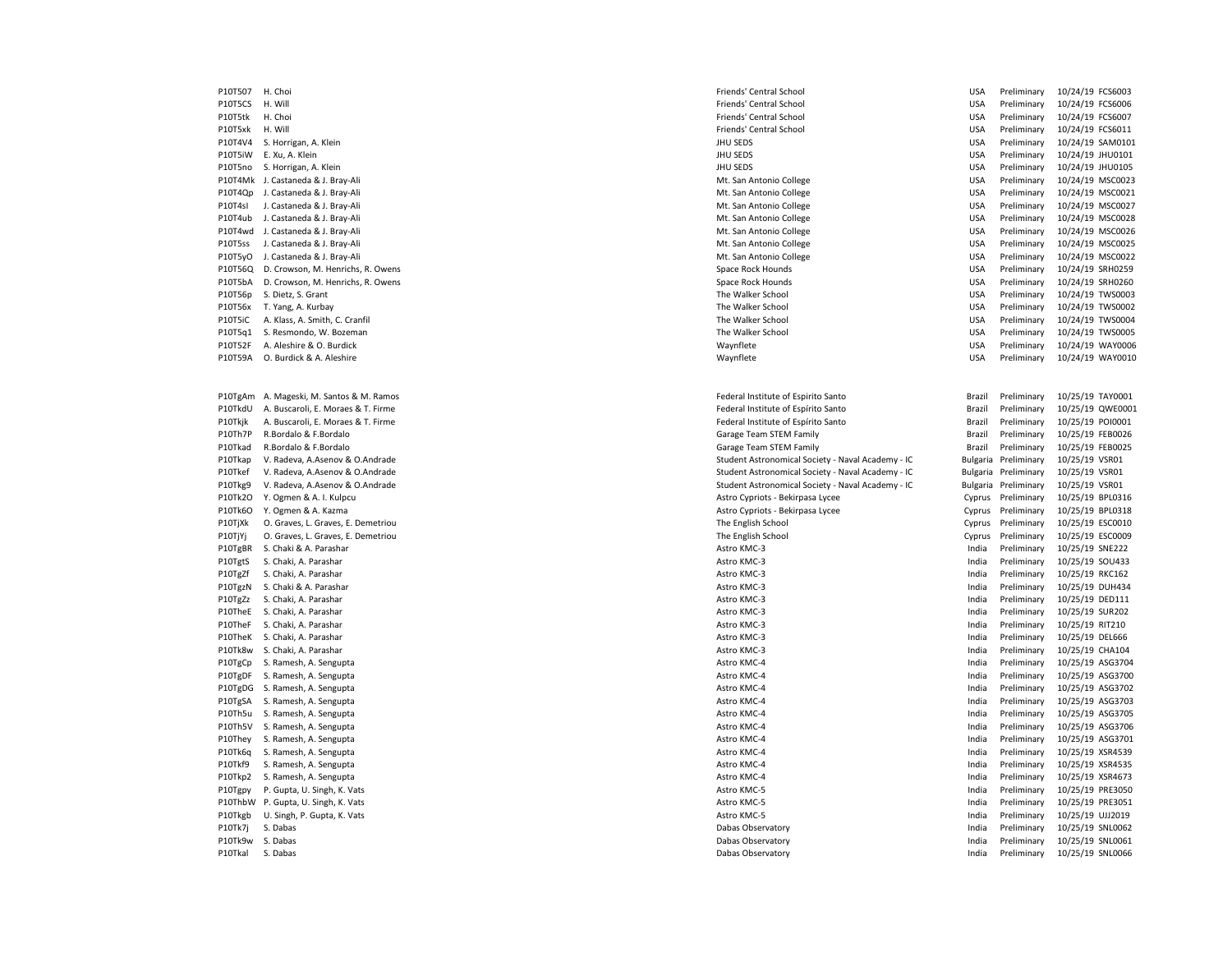P10TkaW S. Dabas Dabas Dabas Dabas Dabas Observatory and the United Structures of the India Preliminary 10/25/19 SNL0063 P10TjTP P. Mahajani 20/25/19 MWC0010 Nilkyway Citizens Milkyway Citizens Milkyway Citizens and the material preliminary 10/25/19 MWC0010 P10Tkfq P. Mahajani 20/25/19 MWC0006 Nilkyway Citizens Milkyway Citizens India Preliminary 10/25/19 MWC0006 P10TkeH R.K. Yadav,S.B. Acharva,Elsie Nacapolis and Nistronomy Club Team 4 India Preliminary 10/25/19 NAC4002 P10TgFx J. Ghosh **Rural Asteroid Hunters** Rural Asteroid Hunters **Rural Asteroid Hunters** India Preliminary 10/25/19 JPA2018 P10TgHT J. Ghosh **Rural Asteroid Hunters** Rural Asteroid Hunters **Rural Asteroid Hunters** India Preliminary 10/25/19 JPA2013 P10TgIM J. Ghosh **Rural Asteroid Hunters** Rural Asteroid Hunters **Rural Asteroid Hunters** and India Preliminary 10/25/19 JPA1992 P10Tgt7 J. Ghosh Rural Asteroid Hunters Rural Asteroid Hunters and The India Preliminary 10/25/19 JPA0101 P10TgWE J. Ghosh **Rural Asteroid Hunters** Rural Asteroid Hunters **Rural Asteroid Hunters** India Preliminary 10/25/19 JPA2023 P10TgzI J. Ghosh **Rural Asteroid Hunters** Rural Asteroid Hunters **Rural Asteroid Hunters** India Preliminary 10/25/19 JPA1979 P10Th08 J. Ghosh Rural Asteroid Hunters Published and Preliminary 10/25/19 JPA0103 P10Th1P J. Ghosh Rural Asteroid Hunters India Preliminary 10/25/19 JPA0001 P10Th4p J. Ghosh Rural Asteroid Hunters India Preliminary 10/25/19 JPA0002 P10Th98 J. Ghosh Rural Asteroid Hunters India Preliminary 10/25/19 JPA0005 P10Tk2G J. Ghosh Rural Asteroid Hunters India Preliminary 10/25/19 JPA0001 P10Tknw J. Ghosh **Rural Asteroid Hunters** Rural Asteroid Hunters **Rural Asteroid Hunters** and a Preliminary 10/25/19 JPA0002 P10TgKH S.Hatami, M.Naderifard, S.Vahedi, M.Zarei **Americi Accepts Afagh Rahbar Azarbayian** Iran Preliminary 10/25/19 ARA0010 P10TgO5 S.Hatami, M.Naderifard, S.Vahedi, M.Zarei **Americi Accessity and Afagh Rahbar Azarbay** Afagh Rahbar Azarbayjan Iran Preliminary 10/25/19 ARA0017 P10TgOJ S.Hatami, M.Naderifard, S.Vahedi, M.Zarei **American Afagh Rahbar Azarbayian** Afagh Rahbar Azarbayjan **Iran Preliminary 10/25/19 ARA0012** P10Tgpd S.Hatami, M.Naderifard, S.Vahedi, M.Zarei National Afagh Rahbar Azarbayian Afagh Rahbar Azarbayian Iran Preliminary 10/25/19 ARA0018 P10TgRH S.Hatami, M.Naderifard, S.Vahedi, M.Zarei **Afagh Rahbar Azarbayian** Afagh Rahbar Azarbayjan **Iran Preliminary 10/25/19 ARA0015** P10TgRl S.Hatami, M.Naderifard, S.Vahedi, M.Zarei **Afagh Rahbar Azarbayian** Afagh Rahbar Azarbayjan **Iran Preliminary 10/25/19 ARA0009** P10TgvS S.Hatami, M.Naderifard, S.Vahedi, M.Zarei Afagh Rahbar Azarbayjan Iran Preliminary 10/25/19 ARA0025 P10Tgwc S.Hatami, M.Naderifard, S.Vahedi, M.Zarei Afagh Rahbar Azarbayjan Iran Preliminary 10/25/19 ARA0020 P10TgwD S.Hatami, M.Naderifard, S.Vahedi, M.Zarei **American Afagh Rahbar Azarbayian** Afagh Rahbar Azarbayjan **Iran Preliminary 10/25/19 ARA0024** P10Th9S S.Hatami, M.Naderifard, S.Vahedi, M.Zarei **Americi Accessity and Afagh Rahbar Azarbayian** Afagh Rahbar Azarbayjan Iran Preliminary 10/25/19 ARA0013 P10Tk3N S.Hatami, M.Naderifard, S.Vahedi, M.Zarei Afagh Rahbar Azarbayjan Iran Preliminary 10/25/19 ARA0021 P10Tk9S S.Hatami, M.Naderifard, S.Vahedi, M.Zarei National Afagh Rahbar Azarbayian Afagh Rahbar Azarbayian Preliminary 10/25/19 ARA0016 P10Tkfb S.Hatami, M.Naderifard, S.Vahedi, M.Zarei **Afagh Rahbar Azarbayian** Afagh Rahbar Azarbayjan **Iran Preliminary 10/25/19 ARA0011** P10Th84 M.Abbasi, F. Mohammadi, SH.Hasani, H.Kamali, M.Hashemi, H.Modarres, F.Lashkari, S.Ahadi, M.Nori Avang Avang Preliminary 10/25/19 AVA003 P10TjUe Z. El Ghazi 20/25/19 ZYD0016 P10TjXu Z. El Ghazi 200017 2YD0017 2WHz and the material material distribution of the Morocco Preliminary 10/25/19 ZYD0017 P10Tk1z Z. El Ghazi 200013 2YD0013 P10Tk6h Z. El Ghazi 200012 2YD0012 2YD0012 2YD0012 2YD0012 AstroZiyad AstroZiyad Morocco Preliminary 10/25/19 ZYD0012 P10TkaH Z. El Ghazi 200014 2000014 2. El Ghazi 2000014 2000014 2. El Ghazi 2000014 P10Tkoo Z. El Ghazi AstroZiyad Morocco Preliminary 10/25/19 ZYD0010 P10TgBJ A. Duca, G. Bocovanu, L. Vintur, A. Dascalu & A. Balan Miron Costin High School Miron Costin High School Romania Preliminary 10/25/19 LMC0034 P10TgBX A. Duca, G. Bocovanu, L. Vintur, A. Dascalu & A. Balan Miron Costin High School Miron Costin High School Romania Preliminary 10/25/19 LMC0001 P10TgLy A. Duca, G. Bocovanu, L. Vintur, A. Dascalu & A. Balan Miron Costin High School Miron Costin High School Romania Preliminary 10/25/19 LMC0001 P10TgRn A. Duca, G. Bocovanu, L. Vintur, A. Dascalu & A. Balan Miron Costin High School Miron Costin High School Romania Preliminary 10/25/19 LMC0038 P10Tgta A. Duca, G. Bocovanu, L. Vintur, A. Dascalu & A. Balan Miron Costin High School Miron Costin High School Romania Preliminary 10/25/19 LMC0032 P10TgxD A. Duca, G. Bocovanu, L. Vintur, A. Dascalu & A. Balan Miron Costin High School Miron Costin High School Romania Preliminary 10/25/19 LMC0031 P10Th2l A. Duca, G. Bocovanu, L. Vintur, A. Dascalu & A. Balan Miron Costin High School Miron Costin High School Romania Preliminary 10/25/19 LMC0002 P10Th3J A. Duca, G. Bocovanu, L. Vintur, A. Dascalu & A. Balan Miron Costin High School Miron Costin High School Romania Preliminary 10/25/19 LMC0037 P10Th5p A. Duca, G. Bocovanu, L. Vintur, A. Dascalu & A. Balan Miron Costin High School Miron Costin High School Romania Preliminary 10/25/19 LMC0026 P10Th7q A. Duca, G. Bocovanu, L. Vintur, A. Dascalu & A. Balan Miron Costin High School Miron Costin High School Romania Preliminary 10/25/19 LMC0027 P10Th8s A. Duca, G. Bocovanu, L. Vintur, A. Dascalu & A. Balan Miron Costin High School Miron Costin High School Romania Preliminary 10/25/19 LMC0001 P10ThaD A. Duca, G. Bocovanu, L. Vintur, A. Dascalu & A. Balan Miron Costin High School Miron Costin High School Romania Preliminary 10/25/19 LMC0001 P10ThbD A. Duca, G. Bocovanu, L. Vintur, A. Dascalu & A. Balan Miron Costin High School Miron Costin High School Romania Preliminary 10/25/19 LMC0003 P10Tk86 A. Duca, G. Bocovanu, L. Vintur, A. Dascalu & A. Balan Miron Costin High School Miron Costin High School Romania Preliminary 10/25/19 LMC0028 P10Tkls A. Duca, G. Bocovanu, L. Vintur, A. Dascalu & A. Balan Miron Costin High School Miron Costin High School Romania Preliminary 10/25/19 LMC0033 P10TjU0 D. Denisenko, K. Gavlyukovskiy & V. Samsonov DNTTM DNTTM DNTTM DNTTM DNTTM DNTTM Russia Preliminary 10/25/19 DNTTM43 P10TjWD A. Degtyarev, K. Gavlyukovskiy, M. Exuzyan, V. Samsonov & I. Larin DNTTM DNTTM DNTTM DNTTM Russia Preliminary 10/25/19 DNTTM38 P10TjZ9 M. Baranov, A. Degtyarev, K. Gavlyukovskiy, V. Samsonov, D. Zhukovich & S. Asadullina DNTTM DNTTM DNTTM DNTTM Russia Preliminary 10/25/19 DNTTM32 P10TjZC K. Gavlyukovskiy, V. Samsonov & I. Larin DNTTM DNTTM DNTTM DNTTM DNTTM DNTTM DNTTM Russia Preliminary 10/25/19 DNTTM44 P10Tk2j M. Baranov, A. Degtyarev, K. Gavlyukovskiy, V. Samsonov, D. Zhukovich & S. Asadullina DNTTM DNTTM DNTTM DNTTM Russia Preliminary 10/25/19 DNTTM31 P10Tk9g A. Degtyarev, K. Gavlyukovskiy, M. Exuzyan, V. Samsonov & I. Larin DNTTM DNTTM DNTTM DNTTM DNTTM Russia Preliminary 10/25/19 DNTTM39 P10Tkbl A. Degtyarev, K. Gavlyukovskiy, M. Exuzyan, V. Samsonov & I. Larin DNTTM DNTTM DNTTM DNTTM DNTTM Russia Preliminary 10/25/19 DNTTM40 P10Tkdd A. Degtyarev, K. Gavlyukovskiy, M. Exuzyan, V. Samsonov & I. Larin DNTTM DNTTM DNTTM DNTTM Russia Preliminary 10/25/19 DNTTM41 P10Tkez K. Gavlyukovskiy, V. Samsonov & I. Larin **DNTTM Russia Preliminary 10/25/19 DNTTM46** 

Philometer and Hunters and The United States India Preliminary 10/25/19 JPA0001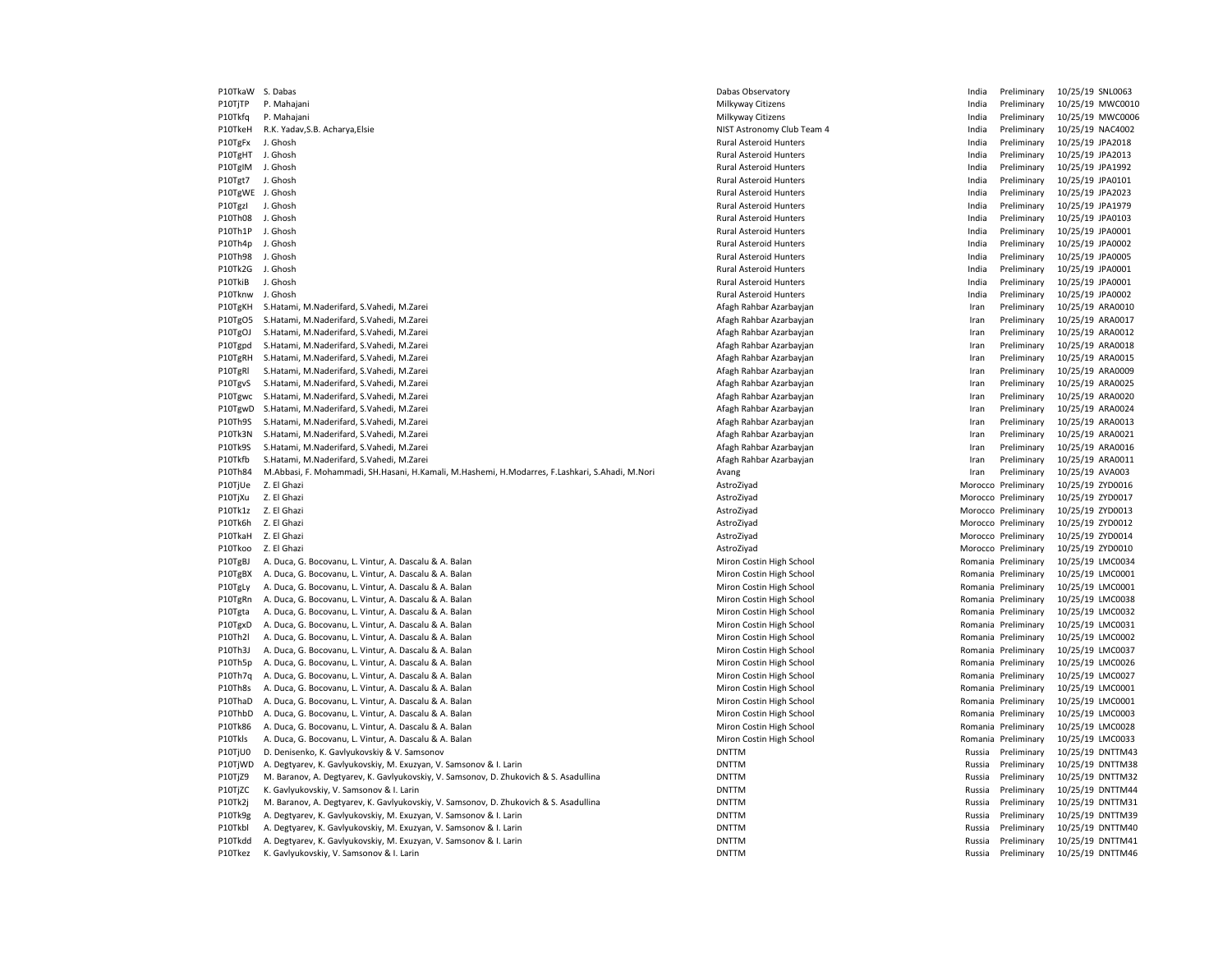P10TjV7 A. Zhiltsov, D. Denisenko & I. Denisenko Germes Germes Germes Germes Russia Preliminary 10/25/19 GRMS045

P10TjY3 A. Zhiltsov, D. Denisenko & I. Denisenko Germes Germes Germes Germes Russia Preliminary 10/25/19 GRMS046 P10TgPG Y. Dmitrochenkova entertainment of the state of the Vorobyovy Gory of the Construction of the Nussia Preliminary 10/25/19 VGDP041 P10TgXU F. Gerus & M. Exuzyan external particles and the More of the Vorobyovy Gory of the Music Preliminary 10/25/19 VGDP017 P10TjYq F. Gerus external provided a control of the Vorobyovy Gory of the Control of Russia Preliminary 10/25/19 VGDP011 P10Tk0H M. Exuzyan 20/25/19 VGDP024 P10Tk0H M. Exuzyan 20/25/19 VGDP024 P10Tk3a S. Abdoldin & M. Exuzyan North Material Abdoldin & M. Exuzyan Vorobyovy Gory Norobyovy Gory Norobyovy Gory Russia Preliminary 10/25/19 VGDP038 P10Tk4t F. Gerus & M. Exuzyan external particles and the Magnus Corobyovy Gory Corobyovy Gory Russia Preliminary 10/25/19 VGDP015 P10Tk6Q E. Makushinskiy & V. Matanov North Matanov Communication of the Vorobyovy Gory Vorobyovy Gory Nussia Preliminary 10/25/19 VGDP036 P10Tk8e E. Makushinskiy Makushinskiy Vorobyovy Gory Vorobyovy Gory Makushinskiy Russia Preliminary 10/25/19 VGDP020 P10Tkb7 S. Abdoldin & E. Makushinskiy World Machushin States and Development of Machushin Vorobyovy Gory Number 2007 (Number 20/25/19 VGDP037 P10TkbE F. Gerus external provides that the voroby voroby a very very very very and the series of the reliminary  $\sim$  10/25/19 VGDP014 P10Tkf1 F. Gerus entertainment of the United States of Australian Coronavity of Coronavity Coronavity Coronavity Coronavity Coronavity Coronavity Coronavity Coronavity Coronavity Coronavity Coronavity Coronavity Coronavity P10TkiH D. Fernandez Ortiz & M. Exuzyan North Alberta and States and Alberta States and Alberta Preliminary 10/25/19 VGDP049 P10Tkm4 F. Gerus & M. Exuzyan November 2012 10/25/19 VGDP016 Corps and More Vorobyovy Gory Corps and More Preliminary 10/25/19 VGDP016 P10TknK M. Exuzyan Norobyovy Gory Norobyovy Gory Norobyovy Gory Russia Preliminary 10/25/19 VGDP023 P10TgPf A. Dimas **IES CAB** Spain Preliminary 10/25/19 CAB0025 P10Tgxs A. Dimas **IES CAB** Spain Preliminary 10/25/19 CAB0014 P10Th6x A. Dimas **IES CAB** Spain Preliminary 10/25/19 CAB0016 P10TjTq A. Dimas extendion that the spain Preliminary 10/25/19 CAB0017 (Spain Preliminary 10/25/19 CAB0017 P10Tk9d A. Dimas IES CAB Spain Preliminary 10/25/19 CAB0027 P10Tkee A. Dimas **IES CAB Spain Preliminary 10/25/19 CAB0024** IES CAB Spain Preliminary 10/25/19 CAB0024 P10Tkg8 A. Dimas 20/25/19 CAB0019 POT CABOO19 CABOO19 IES CAB Spain Preliminary 10/25/19 CAB0019 P10TkgX A. Dimas **IES CAB** Spain Preliminary 10/25/19 CAB0018 P10Tkhg A. Dimas **IES CAB** Spain Preliminary 10/25/19 CAB0020 P10Tkmg A. Dimas **IES CAB** Spain Preliminary 10/25/19 CAB0013 P10TgL1 H.Kaushan. 20/25/19 ATO0269 November 2012 12:30 Astronaut Lanka Sri Lanka Sri Lanka Preliminary 10/25/19 ATO0269 P10TjYp H.Kaushan. 20/25/19 ATO0262 P10TjYp H.Kaushan. Astronaut Lanka Sri Lanka Preliminary 10/25/19 ATO0262 P10Tk39 H.Kaushan. 20/25/19 ATO0297 Nastronaut Lanka Astronaut Lanka Sri Lanka Sri Lanka Preliminary 10/25/19 ATO0297 P10Tk9C H.Kaushan. 20/25/19 ATO0265 November 2012 12:30 Astronaut Lanka Astronaut Lanka Sri Lanka Preliminary 10/25/19 ATO0265 P10Tk9Y H.Kaushan. 20/25/19 ATO0275 P10Tk9Y H.Kaushan. Astronaut Lanka Sri Lanka Preliminary 10/25/19 ATO0275 P10Tkas H.Kaushan. 2025/19 ATO0277 P10Tkas H.Kaushan. Astronaut Lanka Sri Lanka Preliminary 10/25/19 ATO0277 P10Tkb0 H.Kaushan. 20/25/19 ATO0284 National Lanka Astronaut Lanka Sri Lanka Sri Lanka Preliminary 10/25/19 ATO0284<br>P10Tkbi H.Kaushan. 2007/19 ATO0287 National Lanka Astronaut Lanka Sri Lanka Sri Lanka Preliminary 10/25/19 Philometrical Astronaut Lanka Sri Lanka Preliminary 10/25/19 ATO0287 P10Tkcr H.Kaushan. 20/25/19 ATO0256 P10Tkcr H.Kaushan. Astronaut Lanka Sri Lanka Preliminary 10/25/19 ATO0256 P10TkfU H.Kaushan. 2025/19 ATO0266 P10TkfU H.Kaushan. Astronaut Lanka Sri Lanka Preliminary 10/25/19 ATO0266 P10TkgM H.Kaushan. 20/25/19 ATO0298 (Stronaut Lanka Astronaut Lanka Sri Lanka Preliminary 10/25/19 ATO0298 P10TkgN H.Kaushan. 20/25/19 ATO0289 November 2012 and Astronaut Lanka Sri Lanka Sri Lanka Preliminary 10/25/19 ATO0289 P10Tkhb H.Kaushan. 20/25/19 ATO0304 November 2012 and 2012 and 2012 and 2013 and 2014 and 2014 and 20:00:00 P10Tkhb H.Kaushan. P10Tkim H.Kaushan. 2025/19 ATO0267 Philosophy and the stronaut Lanka Sri Lanka Sri Lanka Preliminary 10/25/19 ATO0267 P10TknZ H.Kaushan. 2025/19 ATO0257 Nastronaut Lanka Sri Lanka Sri Lanka Preliminary 10/25/19 ATO0257 P10TgRw N. Niwarthana 2021 1978 10/25/19 TDN0143 P10Tgvy N. Niwarthana 2002/19 TDN0155 2012 10 10155 2012 10:00 10:00 Team Drakayz Sri Lanka Preliminary 10/25/19 TDN0155 P10TgxR N. Niwarthana 2002/19 Town 10/25/19 Town 10/25/19 Town 10/25/19 Town 10/25/19 Town 10/25/19 TDN0179 P10Th6X N. Niwarthana 2002/19 TDN0145 November 2003/19 Team Drakayz Team Drakayz Sri Lanka Preliminary 10/25/19 TDN0145 P10Thav N. Niwarthana Samus and Sri Lanka Preliminary 10/25/19 TDN0146 P10ThaY N. Niwarthana 20/25/19 TDN0177 Cam Drakayz Team Drakayz Team Drakayz Sri Lanka Preliminary 10/25/19 TDN0177 P10Tk1S N. Niwarthana 20/25/19 TDN0147 Ceam Drakayz Team Drakayz Team Drakayz Sri Lanka Preliminary 10/25/19 TDN0147 P10Tk2D N. Niwarthana **Team Drakayz** Team Drakayz Sri Lanka Preliminary 10/25/19 TDN0178 P10Tk9Z N. Niwarthana **Team Drakayz** Team Drakayz Sri Lanka Preliminary 10/25/19 TDN0142 P10Tkh3 N. Niwarthana 2002/19 Team Drakayz Team Drakayz Sri Lanka Preliminary 10/25/19 TDN0176 P10Tkhn N. Niwarthana Team Drakayz Sri Lanka Preliminary 10/25/19 TDN0173 P10Tkj3 N. Niwarthana 2002/19 TDN0174 November 2003/19 Team Drakayz Team Drakayz Sri Lanka Preliminary 10/25/19 TDN0174 P10Tkm9 N. Niwarthana **Team Drakayz** Team Drakayz Sri Lanka Preliminary 10/25/19 TDN0154 P10Tkn4 N. Niwarthana **Team Drakayz** Team Drakayz Sri Lanka Preliminary 10/25/19 TDN0144 P10Tk76 W.C.S.Senarath Team Osiris Sri Lanka Preliminary 10/25/19 OSR0321 P10Tk94 A.A.M.Deshappriya **Team Ositis Sri Lanka Preliminary 10/25/19 OSR1122** Team Osiris Sri Lanka Preliminary 10/25/19 OSR1122 P10Tkba W.C.S.Senarath Team Osiris Sri Lanka Preliminary 10/25/19 OSR0320 P10Tke6 W.C.S.Senarath **Team Ositis Sri Lanka Preliminary 10/25/19 OSR0317** Team Osiris Team Osiris Sri Lanka Preliminary 10/25/19 OSR0317 P10TkfB A.A.M.Deshappriya **Team Ositis Sri Lanka Preliminary 10/25/19 OSR0119** Team Osiris Team Osiris Sri Lanka Preliminary 10/25/19 OSR0119 P10Tknx A.A.M.Deshappriya **Team Ositis** Team Osiris Team Osiris Team Osiris Sri Lanka Preliminary 10/25/19 OSR0115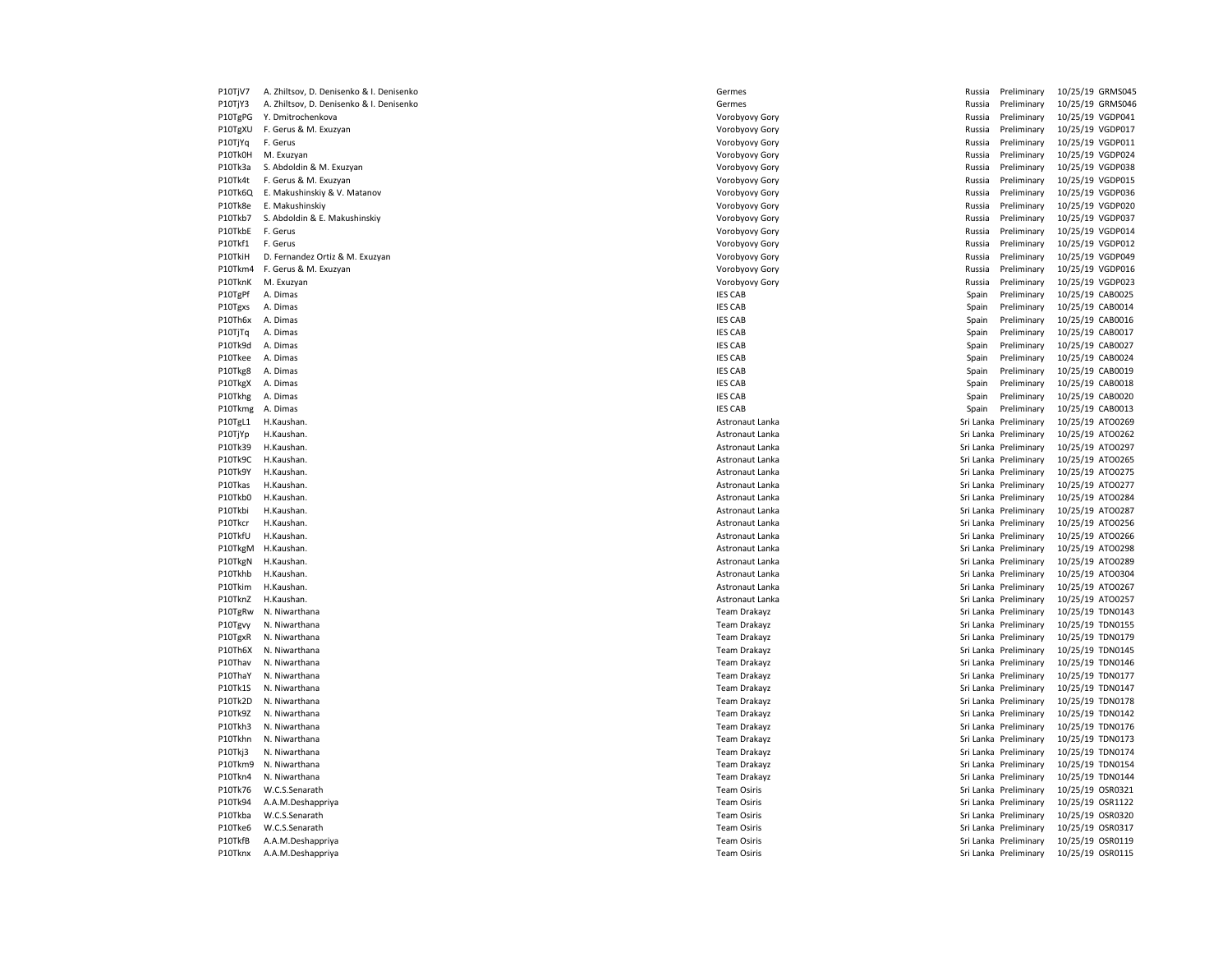| P10TjUd         | A. Akyuz, A. U. Hamzaogullari, A. Ozaydin, G. Gultekin, Y. Eren | Kdz. Eregli Bilsem      | Turkey     | Preliminary |                  | 10/25/19 BLSM033 |
|-----------------|-----------------------------------------------------------------|-------------------------|------------|-------------|------------------|------------------|
| P10TjWO         | A. Akyuz, A. U. Hamzaogullari, A. Ozaydin, G. Gultekin, Y. Eren | Kdz. Eregli Bilsem      | Turkey     | Preliminary |                  | 10/25/19 BLSM028 |
| P10Tk4L         | A. Akyuz, A. U. Hamzaogullari, A. Ozaydin, G. Gultekin, Y. Eren | Kdz. Eregli Bilsem      | Turkey     | Preliminary |                  | 10/25/19 BLSM031 |
| P10Tkle         | A. Akyuz, A. U. Hamzaogullari, A. Ozaydin, G. Gultekin, Y. Eren | Kdz. Eregli Bilsem      | Turkey     | Preliminary |                  | 10/25/19 BLSM000 |
| P10TgMU H. Choi |                                                                 | Friends' Central School | <b>USA</b> | Preliminary | 10/25/19 FCS6024 |                  |
| P10TgQQ H. Choi |                                                                 | Friends' Central School | <b>USA</b> | Preliminary | 10/25/19 FCS6021 |                  |
| P10TgSr         | H. Choi                                                         | Friends' Central School | <b>USA</b> | Preliminary | 10/25/19 FCS6017 |                  |
| P10TgWz H. Will |                                                                 | Friends' Central School | <b>USA</b> | Preliminary | 10/25/19 FCS6013 |                  |
| P10Th71         | H. Choi                                                         | Friends' Central School | <b>USA</b> | Preliminary | 10/25/19 FCS6014 |                  |
| P10ThaV         | H. Choi                                                         | Friends' Central School | <b>USA</b> | Preliminary | 10/25/19 FCS6023 |                  |
|                 | H. Choi                                                         |                         |            |             |                  |                  |
| P10TjZb         |                                                                 | Friends' Central School | <b>USA</b> | Preliminary | 10/25/19 FCS6020 |                  |
| P10Tk83         | D. Skapik                                                       | Friends' Central School | <b>USA</b> | Preliminary | 10/25/19 FCS6028 |                  |
| P10Tk8A         | D. Skapik                                                       | Friends' Central School | <b>USA</b> | Preliminary | 10/25/19 FCS6039 |                  |
| P10Tkgq         | H. Choi                                                         | Friends' Central School | <b>USA</b> | Preliminary | 10/25/19 FCS6016 |                  |
| P10TkhD         | H. Choi                                                         | Friends' Central School | <b>USA</b> | Preliminary | 10/25/19 FCS6027 |                  |
| P10Tkjw         | H. Choi                                                         | Friends' Central School | <b>USA</b> | Preliminary | 10/25/19 FCS6019 |                  |
| P10TkkK         | D. Skapik                                                       | Friends' Central School | <b>USA</b> | Preliminary | 10/25/19 FCS6029 |                  |
| P10TgTf         | A. Zhu, A. Klein                                                | JHU SEDS                | <b>USA</b> | Preliminary | 10/25/19 JHU0111 |                  |
| P10Th6i         | A. Zhu, A. Klein                                                | JHU SEDS                | <b>USA</b> | Preliminary | 10/25/19 JHU0113 |                  |
| P10TjWo         | A. Zhu, A. Klein                                                | JHU SEDS                | <b>USA</b> | Preliminary | 10/25/19 JHU0112 |                  |
| P10TjWt         | A. Klein, D. Okereke, B. Wen                                    | JHU SEDS                | <b>USA</b> | Preliminary | 10/25/19 JHU0116 |                  |
| P10TjXf         | A. Klein, D. Okereke, B. Wen                                    | JHU SEDS                | <b>USA</b> | Preliminary | 10/25/19 JHU0118 |                  |
| P10TjZt         | A. Klein, D. Okereke, B. Wen                                    | JHU SEDS                | <b>USA</b> | Preliminary | 10/25/19 JHU0115 |                  |
| P10Tk70         | A. Zhu, A. Klein                                                | JHU SEDS                | <b>USA</b> | Preliminary |                  | 10/25/19 ZHU0110 |
| P10Tk7B         | A. Zhu, A. Klein                                                | JHU SEDS                | <b>USA</b> | Preliminary | 10/25/19 JHU0108 |                  |
| P10Tk7d         | A. Klein, D. Okereke, B. Wen                                    | JHU SEDS                | <b>USA</b> | Preliminary | 10/25/19 JHU0117 |                  |
| P10Tk81         | A. Klein                                                        | JHU SEDS                | <b>USA</b> | Preliminary | 10/25/19 JHU0107 |                  |
| P10Tkai         | A. Klein                                                        | JHU SEDS                | <b>USA</b> | Preliminary | 10/25/19 JHU0108 |                  |
| P10Tkcu         | A. Klein, D. Okereke, B. Wen                                    | JHU SEDS                | <b>USA</b> | Preliminary | 10/25/19 JHU0114 |                  |
| P10Tkd5         | A. Klein                                                        | JHU SEDS                | <b>USA</b> | Preliminary |                  | 10/25/19 JHU0106 |
| P10TkeW         | A. Klein, D. Okereke, B. Wen                                    | JHU SEDS                | <b>USA</b> | Preliminary |                  | 10/25/19 JHU0122 |
| P10TkiJ         | A. Klein, D. Okereke, B. Wen                                    | JHU SEDS                | <b>USA</b> | Preliminary |                  | 10/25/19 JHU0121 |
| P10TgI0         | J. Castaneda & J. Bray-Ali                                      | Mt. San Antonio College | <b>USA</b> | Preliminary |                  | 10/25/19 MSC0034 |
| P10Tgl8         | J. Castaneda & J. Bray-Ali                                      | Mt. San Antonio College | <b>USA</b> | Preliminary |                  | 10/25/19 MSC0040 |
| P10TgTS         | J. Castaneda & J. Bray-Ali                                      | Mt. San Antonio College | <b>USA</b> | Preliminary |                  | 10/25/19 MSC0047 |
| P10Tguh         | J. Castaneda & J. Bray-Ali                                      | Mt. San Antonio College | <b>USA</b> | Preliminary |                  | 10/25/19 MSC0030 |
|                 | P10Th5m J. Castaneda & J. Bray-Ali                              | Mt. San Antonio College | <b>USA</b> | Preliminary |                  | 10/25/19 MSC0044 |
| P10TjT9         | J. Castaneda & J. Bray-Ali                                      | Mt. San Antonio College | <b>USA</b> | Preliminary |                  | 10/25/19 MSC0031 |
|                 | P10Tk5W J. Castaneda & J. Bray-Ali                              | Mt. San Antonio College | <b>USA</b> | Preliminary |                  | 10/25/19 MSC0038 |
| P10Tk9j         | J. Castaneda & J. Bray-Ali                                      | Mt. San Antonio College | <b>USA</b> | Preliminary |                  | 10/25/19 MSC0051 |
| P10Tkg5         | J. Castaneda & J. Bray-Ali                                      | Mt. San Antonio College | <b>USA</b> | Preliminary |                  | 10/25/19 MSC0035 |
| P10TkhL         | J. Castaneda & J. Bray-Ali                                      | Mt. San Antonio College | <b>USA</b> | Preliminary |                  | 10/25/19 MSC0052 |
| P10TkoV         | J. Castaneda & J. Bray-Ali                                      | Mt. San Antonio College | <b>USA</b> | Preliminary |                  | 10/25/19 MSC0045 |
| P10Tkox         | J. Castaneda & J. Bray-Ali                                      | Mt. San Antonio College | <b>USA</b> | Preliminary |                  | 10/25/19 MSC0043 |
| P10Tkoz         | J. Castaneda & J. Bray-Ali                                      | Mt. San Antonio College | <b>USA</b> | Preliminary |                  | 10/25/19 MSC0042 |
| P10TjT6         | D. Crowson, M. Henrichs, R. Owens                               | Space Rock Hounds       | <b>USA</b> | Preliminary |                  | 10/25/19 SRH0265 |
| P10Tk7x         | D. Crowson, M. Henrichs, R. Owens                               | Space Rock Hounds       | <b>USA</b> | Preliminary |                  | 10/25/19 SRH0262 |
| P10TkaP         | D. Crowson, M. Henrichs, R. Owens                               | Space Rock Hounds       | <b>USA</b> | Preliminary |                  | 10/25/19 SRH0263 |
| P10Tki9         | D. Crowson, M. Henrichs, R. Owens                               | Space Rock Hounds       | <b>USA</b> | Preliminary |                  | 10/25/19 SRH0266 |
| P10TkiO         | D. Crowson, M. Henrichs, R. Owens                               | Space Rock Hounds       | <b>USA</b> | Preliminary |                  | 10/25/19 SRH0264 |
| P10Tkog         | D. Crowson, M. Henrichs, R. Owens                               | Space Rock Hounds       | <b>USA</b> | Preliminary |                  | 10/25/19 SRH0267 |
|                 |                                                                 |                         | <b>USA</b> |             |                  |                  |
| P10Tk9f         | T. Yang, A. Kurbay                                              | The Walker School       |            | Preliminary |                  | 10/25/19 TWS0008 |
| P10TkbT         | C. Cranfill, A. Smith, A. Klass                                 | The Walker School       | <b>USA</b> | Preliminary |                  | 10/25/19 TWS0009 |
| P10Tkbu         | T. Yang, A. Kurbay                                              | The Walker School       | <b>USA</b> | Preliminary |                  | 10/25/19 TWS0006 |
| P10TkoG         | A. Smith, C. Cranfill, A. Klass                                 | The Walker School       | <b>USA</b> | Preliminary |                  | 10/25/19 TWS0010 |
| P10TgAF         | N. Calvert & H.Ma                                               | Waynflete               | <b>USA</b> | Preliminary |                  | 10/25/19 WAY0024 |
| P10TjYM         | J. Havelaar, A. Akers & V. Geldenhuys                           | Waynflete               | <b>USA</b> | Preliminary |                  | 10/25/19 WAY0014 |
| P10Tkb5         | O. Burdick & L. Antolini                                        | Waynflete               | <b>USA</b> | Preliminary |                  | 10/25/19 WAY0012 |
| P10TkcH         | A.Akers C.Sandberg                                              | Waynflete               | <b>USA</b> | Preliminary |                  | 10/25/19 WAY0034 |
| P10Tkf4         | J. Havelaar, A. Akers & V. Geldenhuys                           | Waynflete               | <b>USA</b> | Preliminary |                  | 10/25/19 WAY0013 |
| P10Tkkl         | A.Akers C.Sandberg                                              | Waynflete               | <b>USA</b> | Preliminary |                  | 10/25/19 WAY0033 |

| Y. Eren | Kdz. Eregli Bilsem      | Turkey     | Preliminary |                  | 10/25/19 BLSM033 |
|---------|-------------------------|------------|-------------|------------------|------------------|
| Y. Eren | Kdz. Eregli Bilsem      | Turkey     | Preliminary | 10/25/19 BLSM028 |                  |
| Y. Eren | Kdz. Eregli Bilsem      | Turkey     |             |                  |                  |
|         |                         |            | Preliminary | 10/25/19 BLSM031 |                  |
| Y. Eren | Kdz. Eregli Bilsem      | Turkey     | Preliminary | 10/25/19 BLSM000 |                  |
|         | Friends' Central School | <b>USA</b> | Preliminary | 10/25/19 FCS6024 |                  |
|         | Friends' Central School | <b>USA</b> | Preliminary | 10/25/19 FCS6021 |                  |
|         | Friends' Central School | <b>USA</b> | Preliminary | 10/25/19 FCS6017 |                  |
|         | Friends' Central School | <b>USA</b> | Preliminary | 10/25/19 FCS6013 |                  |
|         | Friends' Central School | <b>USA</b> | Preliminary | 10/25/19 FCS6014 |                  |
|         | Friends' Central School | <b>USA</b> | Preliminary | 10/25/19 FCS6023 |                  |
|         | Friends' Central School | <b>USA</b> | Preliminary | 10/25/19 FCS6020 |                  |
|         | Friends' Central School | <b>USA</b> | Preliminary | 10/25/19 FCS6028 |                  |
|         | Friends' Central School | <b>USA</b> | Preliminary | 10/25/19 FCS6039 |                  |
|         | Friends' Central School | <b>USA</b> | Preliminary | 10/25/19 FCS6016 |                  |
|         | Friends' Central School | <b>USA</b> | Preliminary | 10/25/19 FCS6027 |                  |
|         | Friends' Central School | <b>USA</b> | Preliminary | 10/25/19 FCS6019 |                  |
|         | Friends' Central School | <b>USA</b> | Preliminary | 10/25/19 FCS6029 |                  |
|         | <b>JHU SEDS</b>         | <b>USA</b> | Preliminary | 10/25/19 JHU0111 |                  |
|         | JHU SEDS                | <b>USA</b> | Preliminary | 10/25/19 JHU0113 |                  |
|         | JHU SEDS                | <b>USA</b> |             | 10/25/19 JHU0112 |                  |
|         |                         |            | Preliminary |                  |                  |
|         | JHU SEDS                | <b>USA</b> | Preliminary | 10/25/19 JHU0116 |                  |
|         | JHU SEDS                | <b>USA</b> | Preliminary | 10/25/19 JHU0118 |                  |
|         | JHU SEDS                | <b>USA</b> | Preliminary | 10/25/19 JHU0115 |                  |
|         | JHU SEDS                | <b>USA</b> | Preliminary | 10/25/19 ZHU0110 |                  |
|         | JHU SEDS                | <b>USA</b> | Preliminary | 10/25/19 JHU0108 |                  |
|         | <b>JHU SEDS</b>         | <b>USA</b> | Preliminary | 10/25/19 JHU0117 |                  |
|         | JHU SEDS                | <b>USA</b> | Preliminary | 10/25/19 JHU0107 |                  |
|         | JHU SEDS                | <b>USA</b> | Preliminary | 10/25/19 JHU0108 |                  |
|         | <b>JHU SEDS</b>         | <b>USA</b> | Preliminary | 10/25/19 JHU0114 |                  |
|         | JHU SEDS                | <b>USA</b> | Preliminary | 10/25/19 JHU0106 |                  |
|         | JHU SEDS                | <b>USA</b> | Preliminary | 10/25/19 JHU0122 |                  |
|         | JHU SEDS                | <b>USA</b> | Preliminary | 10/25/19 JHU0121 |                  |
|         | Mt. San Antonio College | <b>USA</b> | Preliminary |                  | 10/25/19 MSC0034 |
|         | Mt. San Antonio College | <b>USA</b> | Preliminary |                  | 10/25/19 MSC0040 |
|         | Mt. San Antonio College | <b>USA</b> | Preliminary |                  | 10/25/19 MSC0047 |
|         | Mt. San Antonio College | <b>USA</b> | Preliminary |                  | 10/25/19 MSC0030 |
|         | Mt. San Antonio College | <b>USA</b> | Preliminary |                  | 10/25/19 MSC0044 |
|         |                         |            |             |                  |                  |
|         | Mt. San Antonio College | <b>USA</b> | Preliminary |                  | 10/25/19 MSC0031 |
|         | Mt. San Antonio College | <b>USA</b> | Preliminary |                  | 10/25/19 MSC0038 |
|         | Mt. San Antonio College | <b>USA</b> | Preliminary | 10/25/19 MSC0051 |                  |
|         | Mt. San Antonio College | <b>USA</b> | Preliminary |                  | 10/25/19 MSC0035 |
|         | Mt. San Antonio College | <b>USA</b> | Preliminary |                  | 10/25/19 MSC0052 |
|         | Mt. San Antonio College | <b>USA</b> | Preliminary |                  | 10/25/19 MSC0045 |
|         | Mt. San Antonio College | <b>USA</b> | Preliminary |                  | 10/25/19 MSC0043 |
|         | Mt. San Antonio College | <b>USA</b> | Preliminary |                  | 10/25/19 MSC0042 |
|         | Space Rock Hounds       | <b>USA</b> | Preliminary | 10/25/19 SRH0265 |                  |
|         | Space Rock Hounds       | <b>USA</b> | Preliminary | 10/25/19 SRH0262 |                  |
|         | Space Rock Hounds       | <b>USA</b> | Preliminary | 10/25/19 SRH0263 |                  |
|         | Space Rock Hounds       | <b>USA</b> | Preliminary | 10/25/19 SRH0266 |                  |
|         | Space Rock Hounds       | <b>USA</b> | Preliminary | 10/25/19 SRH0264 |                  |
|         | Space Rock Hounds       | <b>USA</b> | Preliminary | 10/25/19 SRH0267 |                  |
|         | The Walker School       | <b>USA</b> | Preliminary |                  | 10/25/19 TWS0008 |
|         | The Walker School       | <b>USA</b> | Preliminary |                  | 10/25/19 TWS0009 |
|         | The Walker School       | <b>USA</b> | Preliminary |                  | 10/25/19 TWS0006 |
|         |                         |            |             |                  |                  |
|         | The Walker School       | <b>USA</b> | Preliminary |                  | 10/25/19 TWS0010 |
|         | Waynflete               | <b>USA</b> | Preliminary |                  | 10/25/19 WAY0024 |
|         | Waynflete               | <b>USA</b> | Preliminary |                  | 10/25/19 WAY0014 |
|         | Waynflete               | <b>USA</b> | Preliminary |                  | 10/25/19 WAY0012 |
|         | Waynflete               | <b>USA</b> | Preliminary |                  | 10/25/19 WAY0034 |
|         | Waynflete               | <b>USA</b> | Preliminary |                  | 10/25/19 WAY0013 |
|         | Waynflete               | <b>USA</b> | Preliminary |                  | 10/25/19 WAY0033 |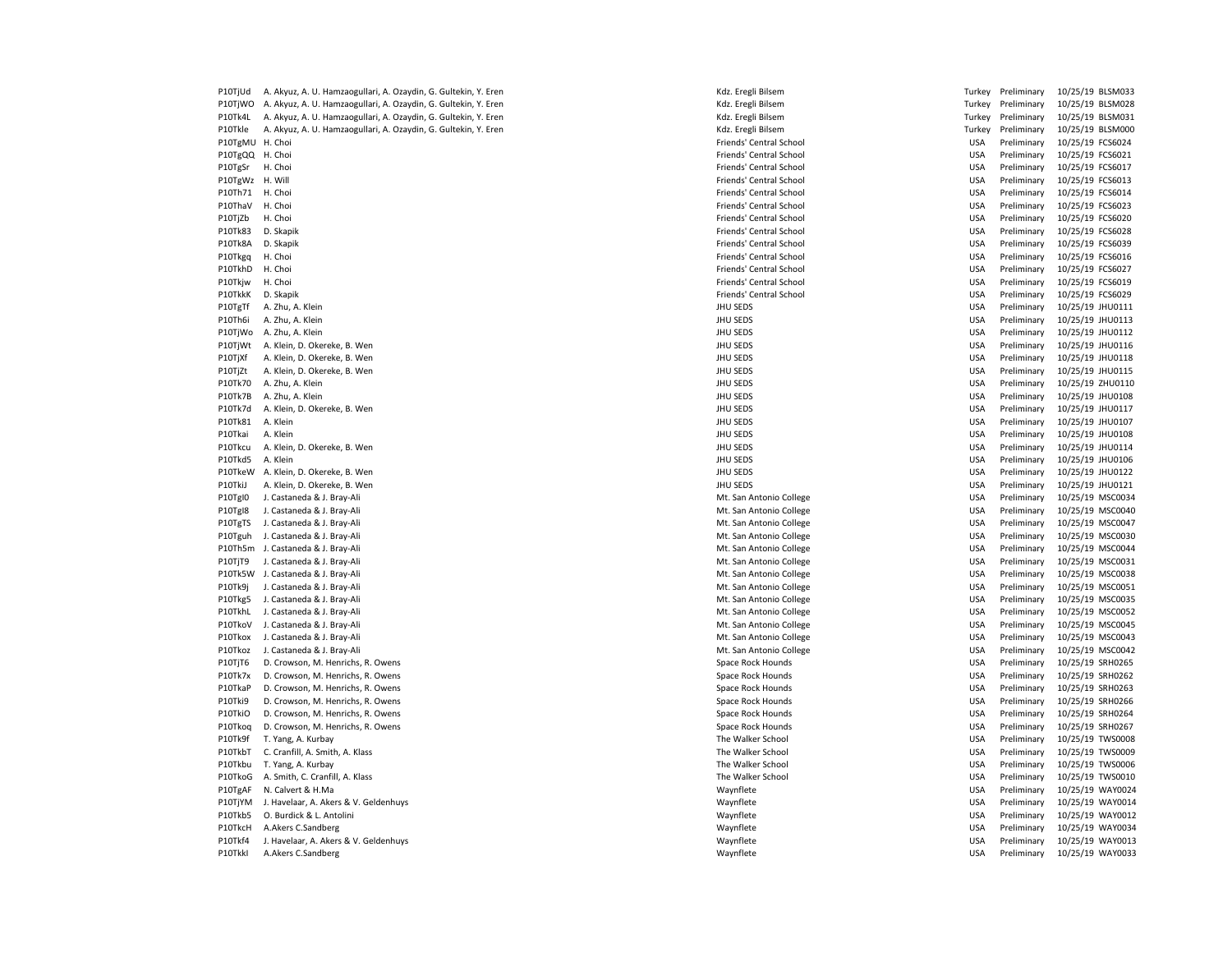P10TrfT A. Buscaroli, E. Moraes & T. Firme Federal Institute of Espírito Santo Federal Institute of Espírito Santo Federal Institute of Espírito Santo Brazil Preliminary 10/27/19 ABA0001 P10Trl1 A. Buscaroli, E. Moraes & T. Firme Federal Institute of Espírito Santo Federal Institute of Espírito Santo Brazil Preliminary 10/27/19 GHJ0001 P10Ts7y A. Buscaroli, E. Moraes & T. Firme Federal Institute of Espírito Santo Federal Institute of Espírito Santo Brazil Preliminary 10/27/19 ZXC0001 P10TsBm A. Buscaroli, E. Moraes & T. Firme Federal Institute of Espírito Santo Federal Institute of Espírito Santo Brazil Preliminary 10/27/19 VBN0001 P10TsMZ A. Buscaroli, T. Firme, E. Moraes & T. Waiandt Federal Institute of Espírito Santo Federal Institute of Espírito Santo Brazil Preliminary 10/27/19 BTE0001 P10Tsqx A. Buscaroli, E. Moraes & T. Firme Federal Institute of Espírito Santo Federal Institute of Espírito Santo Brazil Preliminary 10/27/19 NML0001 P10TsAE R.Bordalo & F.Bordalo Character Character Character Character Carage Team STEM Family Carage Team STEM Family Carage Team STEM Family Brazil Preliminary 10/27/19 FEB0031 P10TsMS R.Bordalo & F.Bordalo **Expanding the Carage Team STEM Family Carage Team STEM Family Brazil Preliminary 10/27/19 FEB0028** P10TsrE R.Bordalo & F.Bordalo Character Character Character Character Carage Team STEM Family Carage Team STEM Family Carage Team STEM Family Brazil Preliminary 10/27/19 FEB0029 P10TsS2 Y. Ogmen & A. I. Kulpcu Natural Astro Cypriots - Bekirpasa Lycee Cypriots - Bekirpasa Lycee Cyprus Preliminary 10/27/19 BPL0326 P10Tsus Y. Ogmen & S. Sadisonmez external astro Cypriots - Bekirpasa Lycee Cypriots - Bekirpasa Lycee Cyprus Preliminary 10/27/19 BPL0331 P10Tsw7 Y. Ogmen & A. Kazma **Astro Cypriots - Bekirpasa Lycee** Cypriots - Bekirpasa Lycee Cyprus Preliminary 10/27/19 BPL0320 P10Tt0H Y. Ogmen & S. Sadisonmez examples and the state of the Samples Astro Cypriots - Bekirpasa Lycee Cypriots - Bekirpasa Lycee Cypriots - Bekirpasa Lycee Cypriots - Bekirpasa Lycee Cyprus Preliminary 10/27/19 BPL0327 P10Tt0M Y. Ogmen & A. I. Kulpcu 
P10Tt0M Y. Ogmen & A. I. Kulpcu 

Astro Cyprus Preliminary 10/27/19 BPL0324 P10Tt8t Y. Ogmen & A. I. Kulpcu **Astro Cypriots - Bekirpasa Lycee** Cypriots - Bekirpasa Lycee Cyprus Preliminary 10/27/19 BPL0321 P10Ttt8 Y. Ogmen & A. I. Kulpcu **Astro Cypriots - Bekirpasa Lycee** Cypriots - Bekirpasa Lycee Cyprus Preliminary 10/27/19 BPL0323 P10Trsh O. Graves, L. Graves, E. Demetriou etc. Cyprus Preliminary 10/27/19 ESC0007 P10TsuR O. Graves, L. Graves, E. Demetriou etc. Cyprus Preliminary 10/27/19 ESC0008 P10Tt7m O. Graves, L. Graves, E. Demetriou etc. Cyprus Preliminary 10/27/19 ESC0004 The English School The English School Cyprus Preliminary 10/27/19 ESC0004 P10Treu S. Ramesh, A. Sengupta **Assemble Assemble Astro KMC-4** Astro KMC-4 Astro KMC-4 **Preliminary 10/27/19 ASG1101** P10Trlj S. Ramesh, A. Sengupta **Astro Astro Astro Astro KMC-4** Astro KMC-4 **Astro KMC-4** India Preliminary 10/27/19 ASG1100 P10TsR3 S. Dabas Observatory Dabas Observatory Dabas Observatory Dabas Observatory India Preliminary 10/27/19 SNL0069 P10TsT5 S. Dabas Dabas Observatory India Preliminary 10/27/19 SNL0070 P10TtiV S. Dabas Nobservatory **Chapacity** Dabas Observatory Dabas Observatory **Chapacity** India Preliminary 10/27/19 SNL0073 P10TtvN S. Dabas Dabas Observatory India Preliminary 10/27/19 SNL0072 P10Tty9 S. Dabas November 2022/19 SNL0071 Pabas Observatory Dabas Observatory Dabas Observatory P10/27/19 SNL0071 P10TriW P. Mahajani 20/27/19 MWC0015 Nilkyway Citizens Milkyway Citizens and a many many 10/27/19 MWC0015 P10TsCV P. Mahajani 20/27/19 MWC0024 Photos and the material material material material material preliminary 10/27/19 MWC0024 P10TsPI P. Mahajani 20/27/19 MWC0014 Perliminary 10/27/19 MWC0014 P10Tszo P. Mahajani **Milkyway Citizens** Milkyway Citizens **India Preliminary 10/27/19 MWC0025** P10Ttb4 P. Mahajani 20/27/19 MWC0013 Nilkyway Citizens Milkyway Citizens India Preliminary 10/27/19 MWC0013 P10Tthq P. Mahajani **Milkyway Citizens** Milkyway Citizens and Milkyway Citizens India Preliminary 10/27/19 MWC0020 P10Ttrl P. Mahajani **Milkyway Citizens** Milkyway Citizens Milkyway Citizens India Preliminary 10/27/19 MWC0021 P10Trlc R. K. Yadav, S. B. Acharya, Elsie Nister Night Astronomy Club Team 04 India Preliminary 10/27/19 NAC0024 P10Trxh R. K. Yadav, S. B.Acharva, Elsie **Nicholas Astronomy Club Team 04** NIST Astronomy Club Team 04 India Preliminary 10/27/19 NAC0014 P10TrAn R. K. Yadav, S. B. Acharva, Elsie Nacopas Nistronomy Club Team 4 India Preliminary 10/27/19 NAC0044 P10TrgX R. K. Yadav, S. B. Acharya, Elsie Naco Offer Nister Astronomy Club Team 4 India Preliminary 10/27/19 NAC0064 P10Tspx R.K. Yadav,S.B. Acharya,Elsie entropy and the Nister Astronomy Club Team 4 India Preliminary 10/27/19 NAC4001 P10Tsq3 A. Ranjan, S. Roushan, A. Choudhary NIST Astronomy Club Team 5 India Preliminary 10/27/19 NAC5004 P10Tr6S J. Ghosh 20/27/19 JPA2010 P10Trv0 J. Ghosh Muslem Rural Asteroid Hunters and The India Preliminary 10/27/19 JPA0008 P10Ts4H J. Ghosh **Rural Asteroid Hunters** Rural Asteroid Hunters **Rural Asteroid Hunters** India Preliminary 10/27/19 JPA0006 P10TsCJ J. Ghosh **Rural Asteroid Hunters** Rural Asteroid Hunters **Rural Asteroid Hunters** India Preliminary 10/27/19 JPA0003 P10Tskm J. Ghosh Rural Asteroid Hunters India Preliminary 10/27/19 JPA2019 P10Tsre J. Ghosh Rural Asteroid Hunters India Preliminary 10/27/19 JPA1979 P10TsvU J. Ghosh Rural Asteroid Hunters India Preliminary 10/27/19 JPA0007 P10Ttik J. Ghosh Rural Asteroid Hunters India Preliminary 10/27/19 JPA0002 P10Ttw4 J. Ghosh 20/27/19 JPA0003 P10Trwi S.Hatami, M.Naderifard, S.Vahedi, M.Zarei Afagh Rahbar Azarbayjan Iran Preliminary 10/27/19 ARA0024 P10Trx4 S.Hatami, M.Naderifard, S.Vahedi, M.Zarei Afagh Rahbar Azarbayjan Iran Preliminary 10/27/19 ARA0022 P10TsDb S.Hatami, M.Naderifard, S.Vahedi, M.Zarei **Americi Accepts and Afagh Rahbar Azarbay**ian Afagh Rahbar Azarbayjan Iran Preliminary 10/27/19 ARA0023 P10TslX S.Hatami, M.Naderifard, S.Vahedi, M.Zarei Afagh Rahbar Azarbayjan Iran Preliminary 10/27/19 ARA0021 P10TsSr S.Hatami, M.Naderifard, S.Vahedi, M.Zarei Afagh Rahbar Azarbayjan Iran Preliminary 10/27/19 ARA0027 P10TsUu S.Hatami, M.Naderifard, S.Vahedi, M.Zarei **American Afagh Rahbar Azarbayian** Afagh Rahbar Azarbayjan **Iran Preliminary 10/27/19 ARA0025** P10TswH S.Hatami, M.Naderifard, S.Vahedi, M.Zarei Afagh Rahbar Azarbayjan Iran Preliminary 10/27/19 ARA0027 P10TrwU M.Abbasi, F. Mohammadi, SH.Hasani, H.Kamali, M.Hashemi, H.Modarres, F.Lashkari, S.Ahadi, M.Nori Avang Iran Preliminary 10/27/19 AVA1409 P10Tsut M.Abbasi, F. Mohammadi, SH.Hasani, H.Kamali, M.Hashemi, H.Modarres, F.Lashkari, S.Ahadi, M.Nori Avang Iran Preliminary 10/27/19 AVA001 P10TsFo Z. El Ghazi 2700018 (Preliminary 10/27/19 ZYD0018 AstroZiyad AstroZiyad Morocco Preliminary 10/27/19 ZYD0018 P10TsJL Z. El Ghazi 2000201 2000020 2000201 2000201 2000201 200020 AstroZiyad Morocco Preliminary 10/27/19 ZYD0020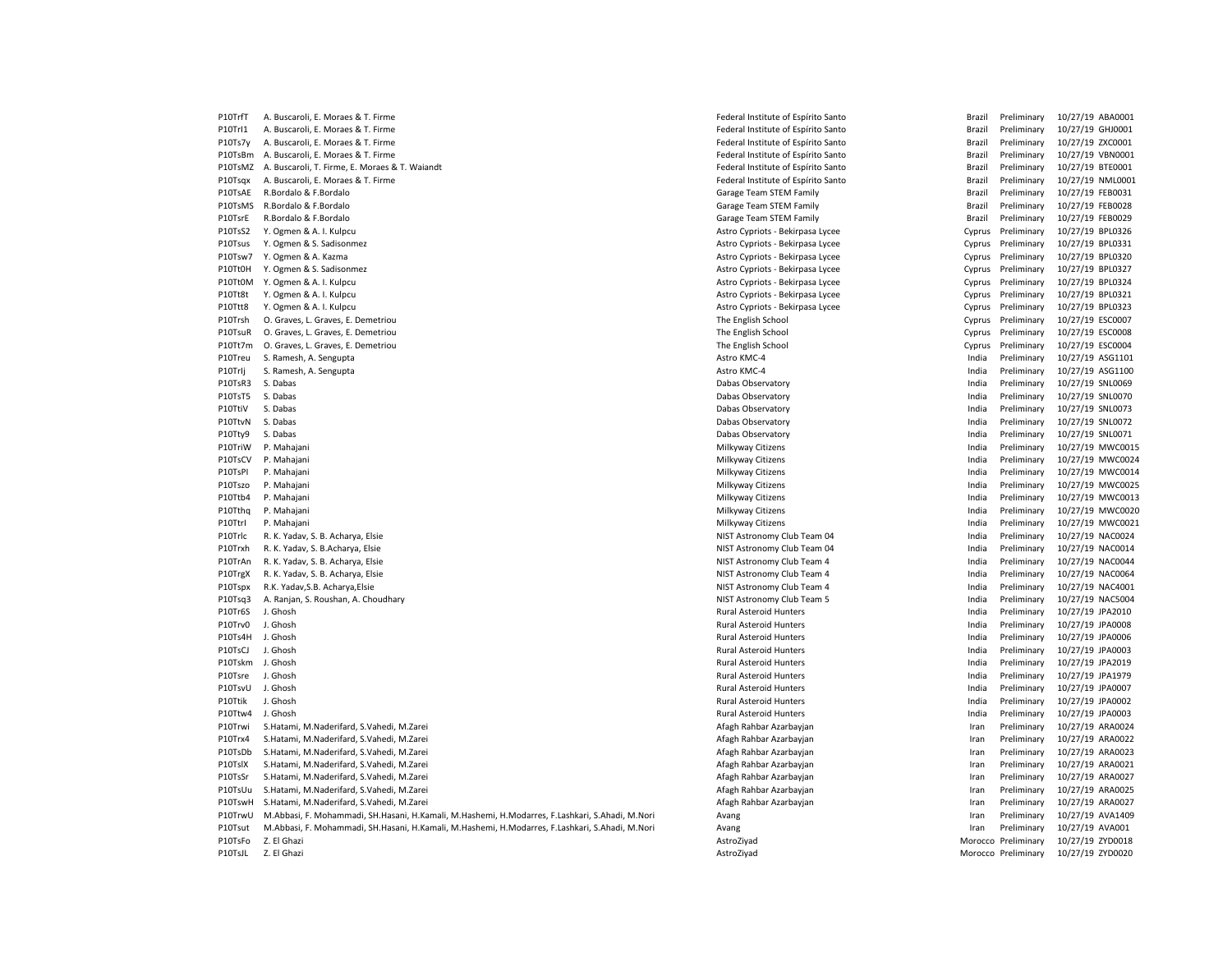| P10TsMU Z. El Ghazi |                                                                 | AstroZiyad                               |        | Morocco Preliminary   | 10/27/19 ZYD0026 |  |
|---------------------|-----------------------------------------------------------------|------------------------------------------|--------|-----------------------|------------------|--|
| P10TsPR Z. El Ghazi |                                                                 | AstroZiyad                               |        | Morocco Preliminary   | 10/27/19 ZYD0025 |  |
| P10TsQV             | Z. El Ghazi                                                     | AstroZiyad                               |        | Morocco Preliminary   | 10/27/19 ZYD0023 |  |
| P10TsrU             | Z. El Ghazi                                                     | AstroZiyad                               |        | Morocco Preliminary   | 10/27/19 ZYD0022 |  |
| P10Tsth             | Z. El Ghazi                                                     | AstroZiyad                               |        | Morocco Preliminary   | 10/27/19 ZYD0021 |  |
| P10Tt5S             | Z. El Ghazi                                                     | AstroZiyad                               |        | Morocco Preliminary   | 10/27/19 ZYD0019 |  |
| P10TsMg             | I. Larin                                                        | <b>DNTTM</b>                             | Russia | Preliminary           | 10/27/19 DNTTM5  |  |
| P10Tsoy             | I. Larin                                                        | <b>DNTTM</b>                             | Russia | Preliminary           | 10/27/19 DNTTM5! |  |
| P10Tsp2             | I. Larin, N. Gavlyukovskaya & V. Samsonov                       | <b>DNTTM</b>                             | Russia | Preliminary           | 10/27/19 DNTTM6: |  |
| P10TsRx             | F. Pluzhnikov, D. Fernandez Ortiz, V. Samsonov & I. Spasic      | <b>DNTTM</b>                             | Russia | Preliminary           | 10/27/19 DNTTM5  |  |
|                     |                                                                 | <b>DNTTM</b>                             |        |                       | 10/27/19 DNTTM5  |  |
| P10TsuG             | M. Exuzyan                                                      |                                          | Russia | Preliminary           |                  |  |
| P10Ts7z             | A. Zhiltsov & D. Denisenko                                      | Germes                                   | Russia | Preliminary           | 10/27/19 GRMS041 |  |
| P10TsBR             | A. Zhiltsov & T. Vashurkin                                      | Germes                                   | Russia | Preliminary           | 10/27/19 GRMS038 |  |
| P10TskE             | A. Zhiltsov & T. Vashurkin                                      | Germes                                   | Russia | Preliminary           | 10/27/19 GRMS037 |  |
| P10Tsm1             | A. Zhiltsov & T. Vashurkin                                      | Germes                                   | Russia | Preliminary           | 10/27/19 GRMS039 |  |
| P10TsmG             | A. Zhiltsov & T. Vashurkin                                      | Germes                                   | Russia | Preliminary           | 10/27/19 GRMS036 |  |
| P10TsqS             | A. Zhiltsov & D. Denisenko                                      | Germes                                   | Russia | Preliminary           | 10/27/19 GRMS042 |  |
| P10Tsxe             | A. Zhiltsov & D. Denisenko                                      | Germes                                   | Russia | Preliminary           | 10/27/19 GRMS043 |  |
| P10Tthi             | A. Zhiltsov & D. Denisenko                                      | Germes                                   | Russia | Preliminary           | 10/27/19 GRMS044 |  |
| P10TrKz             | A. Shuvalov                                                     | Vorobyovy Gory                           | Russia | Preliminary           | 10/27/19 VGDP044 |  |
| P10TsCt             | E. Makushinskiy                                                 | Vorobyovy Gory                           | Russia | Preliminary           | 10/27/19 VGDP046 |  |
| P10Tt22             | M. Exuzyan                                                      | Vorobyovy Gory                           | Russia | Preliminary           | 10/27/19 VGDP043 |  |
| P10Ttgi             | E. Makushinskiy                                                 | Vorobyovy Gory                           | Russia | Preliminary           | 10/27/19 VGDP048 |  |
| P10Trwb             | A. Dimas                                                        | <b>IES CAB</b>                           | Spain  | Preliminary           | 10/27/19 CAB0031 |  |
| P10TsiK             | A. Dimas                                                        | <b>IES CAB</b>                           | Spain  | Preliminary           | 10/27/19 CAB0037 |  |
| P10Tsip             | A. Dimas                                                        | <b>IES CAB</b>                           | Spain  | Preliminary           | 10/27/19 CAB0040 |  |
| P10TspR             | A. Dimas                                                        | <b>IES CAB</b>                           | Spain  | Preliminary           | 10/27/19 CAB0043 |  |
| P10TsTc             | A. Dimas                                                        | <b>IES CAB</b>                           | Spain  | Preliminary           | 10/27/19 CAB0045 |  |
| P10TsTY             | A. Dimas                                                        | <b>IES CAB</b>                           | Spain  | Preliminary           | 10/27/19 CAB0041 |  |
| P10TtAo             | A. Dimas                                                        | <b>IES CAB</b>                           | Spain  | Preliminary           | 10/27/19 CAB0030 |  |
| P10Ttax             | A. Dimas                                                        | <b>IES CAB</b>                           | Spain  | Preliminary           | 10/27/19 CAB0032 |  |
| P10TtBd             | A. Dimas                                                        | <b>IES CAB</b>                           | Spain  | Preliminary           | 10/27/19 CAB0044 |  |
| P10TtBq             | A. Dimas                                                        | <b>IES CAB</b>                           | Spain  | Preliminary           | 10/27/19 CAB0034 |  |
| P10TtgE             | A. Dimas                                                        | <b>IES CAB</b>                           | Spain  | Preliminary           | 10/27/19 CAB0035 |  |
| P10Ttql             | A. Dimas                                                        | <b>IES CAB</b>                           | Spain  | Preliminary           | 10/27/19 CAB0033 |  |
| P10Ttrj             | A. Dimas                                                        | <b>IES CAB</b>                           | Spain  | Preliminary           | 10/27/19 CAB0042 |  |
|                     | H.Kaushan.                                                      |                                          |        | Sri Lanka Preliminary | 10/27/19 ATO0338 |  |
| P10TrxF             |                                                                 | Astronaut Lanka                          |        |                       |                  |  |
| P10TsHZ             | H.Kaushan.                                                      | Astronaut Lanka                          |        | Sri Lanka Preliminary | 10/27/19 ATO0347 |  |
| P10TsIB             | H.Kaushan.                                                      | Astronaut Lanka                          |        | Sri Lanka Preliminary | 10/27/19 ATO0354 |  |
| P10TsNb             | H.Kaushan.                                                      | Astronaut Lanka                          |        | Sri Lanka Preliminary | 10/27/19 ATO0334 |  |
| P10Tswz             | H.Kaushan.                                                      | Astronaut Lanka                          |        | Sri Lanka Preliminary | 10/27/19 ATO0314 |  |
| P10TsXM             | H.Kaushan.                                                      | Astronaut Lanka                          |        | Sri Lanka Preliminary | 10/27/19 ATO0357 |  |
| P10Tt93             | H.Kaushan.                                                      | Astronaut Lanka                          |        | Sri Lanka Preliminary | 10/27/19 ATO0319 |  |
| P10Ttey             | H.Kaushan.                                                      | Astronaut Lanka                          |        | Sri Lanka Preliminary | 10/27/19 ATO0342 |  |
| P10Tr7c             | N. Niwarthana                                                   | Team Drakayz                             |        | Sri Lanka Preliminary | 10/27/19 TDN0168 |  |
| P10Trj2             | N. Niwarthana                                                   | <b>Team Drakayz</b>                      |        | Sri Lanka Preliminary | 10/27/19 TDN0169 |  |
| P10TrMY             | N. Niwarthana                                                   | <b>Team Drakayz</b>                      |        | Sri Lanka Preliminary | 10/27/19 TDN0161 |  |
| P10TrRq             | N. Niwarthana                                                   | <b>Team Drakayz</b>                      |        | Sri Lanka Preliminary | 10/27/19 TDN0160 |  |
| P10TrUq             | N. Niwarthana                                                   | <b>Team Drakayz</b>                      |        | Sri Lanka Preliminary | 10/27/19 TDN0157 |  |
| P10TsaQ             | N. Niwarthana                                                   | <b>Team Drakayz</b>                      |        | Sri Lanka Preliminary | 10/27/19 TDN0159 |  |
| P10TsAV             | N. Niwarthana                                                   | <b>Team Drakayz</b>                      |        | Sri Lanka Preliminary | 10/27/19 TDN0158 |  |
| P10TsHU             | N. Niwarthana                                                   | <b>Team Drakayz</b>                      |        | Sri Lanka Preliminary | 10/27/19 TDN0171 |  |
| P10TtBG             | N. Niwarthana                                                   | <b>Team Drakayz</b>                      |        | Sri Lanka Preliminary | 10/27/19 TDN0156 |  |
| P10TtkZ             | N. Niwarthana                                                   | <b>Team Drakayz</b>                      |        | Sri Lanka Preliminary | 10/27/19 TDN0162 |  |
| P10Tsn9             | A.A.M.Deshappriya                                               | <b>Team Osiris</b>                       |        | Sri Lanka Preliminary | 10/27/19 OSR0110 |  |
| P10TsOV             | A.A.M.Deshappriya                                               | <b>Team Osiris</b>                       |        | Sri Lanka Preliminary | 10/27/19 OSR0113 |  |
| P10Tswt             | A.A.M.Deshappriya                                               | <b>Team Osiris</b>                       |        | Sri Lanka Preliminary | 10/27/19 OSR0112 |  |
| P10Ttgf             | A.A.M.Deshappriya                                               | <b>Team Osiris</b>                       |        | Sri Lanka Preliminary | 10/27/19 OSR0111 |  |
| P10TrOP             |                                                                 |                                          | Turkey |                       |                  |  |
|                     | A. Akyuz, A. U. Hamzaogullari, A. Ozaydin, G. Gultekin, Y. Eren | Kdz. Eregli Bilsem<br>Kdz. Eregli Bilsem |        | Preliminary           | 10/27/19 BLSM093 |  |
| P10Tsmy             | A. Akyuz, A. U. Hamzaogullari, A. Ozaydin, G. Gultekin, Y. Eren |                                          |        | Turkey Preliminary    | 10/27/19 BLSM092 |  |
| P10TsuQ             | A. Akyuz, A. U. Hamzaogullari, A. Ozaydin, G. Gultekin, Y. Eren | Kdz. Eregli Bilsem                       |        | Turkey Preliminary    | 10/27/19 BLSM094 |  |